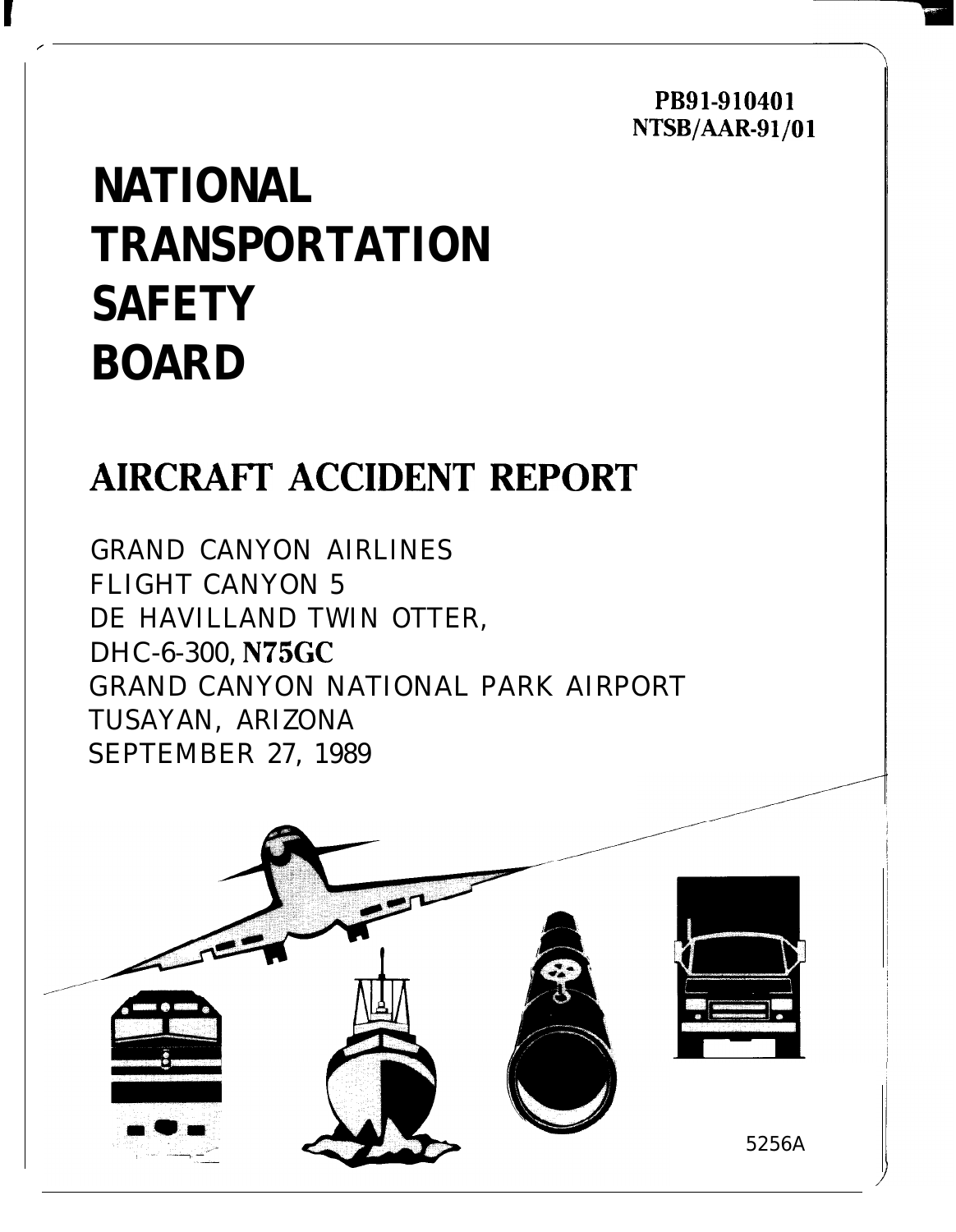**The National Transportation Safety Board is an independent Federal agency dedicated to promoting aviation, railroad, highway, marine, pipeline, and hazardous materials safety. Established in 1967, the agency is mandated by the Independent Safet Board Act of 1974 to investigate transportation accidents,** determine the probable cause of accidents, issue safety recommendations, study **transportation safety issues, and evaluate the safety effectiveness of government agencies involved in transportation.**

**The Safety Board makes public its actions and decisions through accident reports, safety studies, special investigation reports, safety recommendations, and statistical reviews. Copies of these documents may be purchased from the National Technical Information Service, 5285 Port Royal Road, Springfield, Virginia 22161. Details on available publications may be obtained by contacting:**

**National Transportation Safety Board Public Inquiries Section, RE-51 800 Independence Avenue, S.W. Washington, D.C. 20594 (202)382-6735**

**r**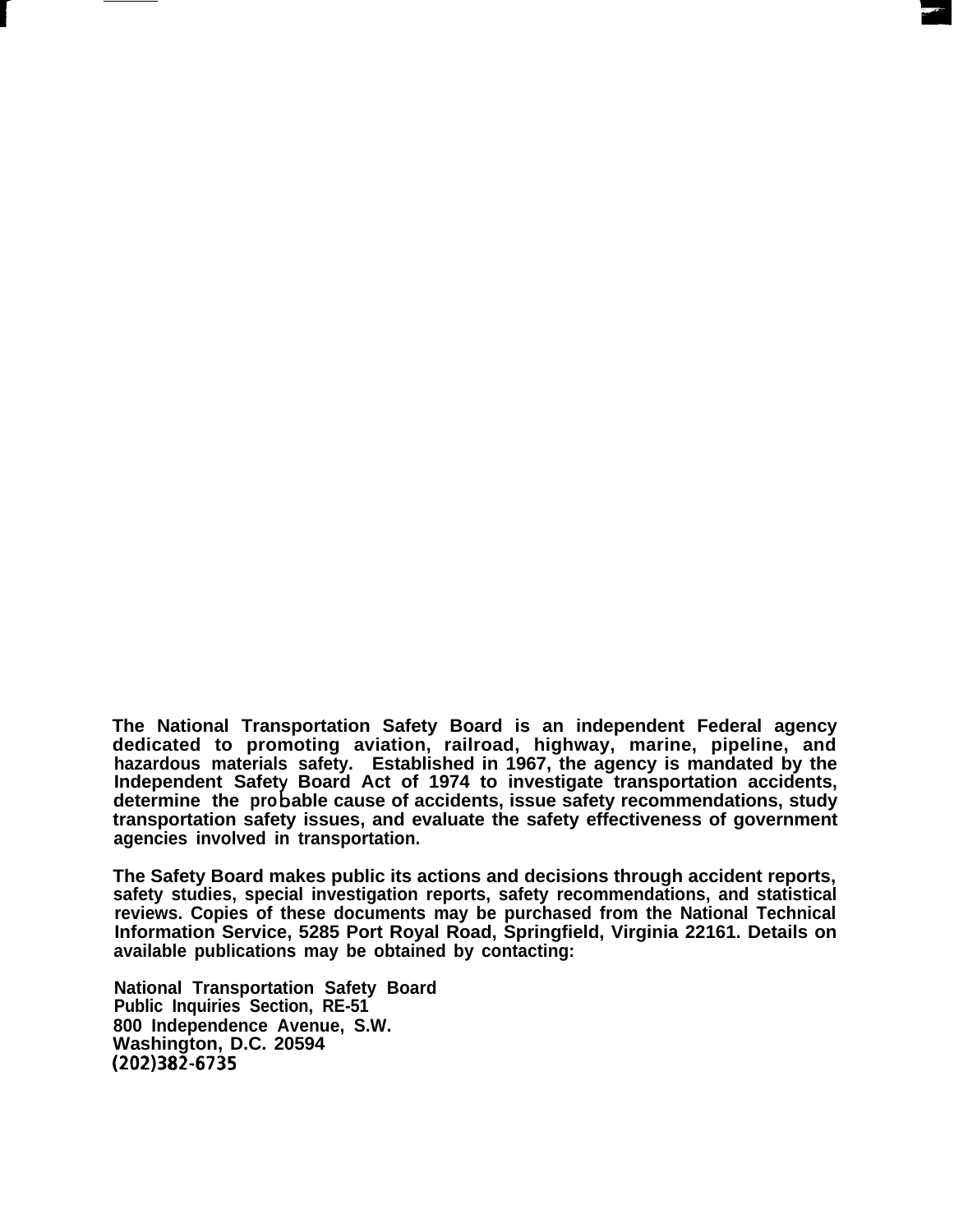## **TECHNICAL REPORT DOCUMENTATION PAGI**

| . Report No.<br>NTSB/AAR-91/01                                                                                                                                                                                                                                                                                                                                                                                                                                                                                                                                                       | 2. Government Accession No.<br>PB91-910401                                                                                                                                    |                                          | 3. Recipient's Catalog No.                                                                                      |  |  |  |  |  |
|--------------------------------------------------------------------------------------------------------------------------------------------------------------------------------------------------------------------------------------------------------------------------------------------------------------------------------------------------------------------------------------------------------------------------------------------------------------------------------------------------------------------------------------------------------------------------------------|-------------------------------------------------------------------------------------------------------------------------------------------------------------------------------|------------------------------------------|-----------------------------------------------------------------------------------------------------------------|--|--|--|--|--|
| I. Title and Subtitle Aircraft Accident Report--<br>Srand Canyon Airlines Flight Canyon 5, De Havilland Twin                                                                                                                                                                                                                                                                                                                                                                                                                                                                         | 5. Report Date                                                                                                                                                                | January 8, 199 1                         |                                                                                                                 |  |  |  |  |  |
| Otter, DHC-6-300, N75GC, Grand Canyon National Park<br><b>Airport, Tusayan, Arizona, September 27, 1989</b>                                                                                                                                                                                                                                                                                                                                                                                                                                                                          | 6. Performing Organization<br>Code                                                                                                                                            |                                          |                                                                                                                 |  |  |  |  |  |
| '. Author(s)                                                                                                                                                                                                                                                                                                                                                                                                                                                                                                                                                                         |                                                                                                                                                                               | 8. Performing Organization<br>Report No. |                                                                                                                 |  |  |  |  |  |
| <b>I. Performing Organization Name and Address</b>                                                                                                                                                                                                                                                                                                                                                                                                                                                                                                                                   |                                                                                                                                                                               | 10. Work Unit No.<br>5256A               |                                                                                                                 |  |  |  |  |  |
| <b>National Transportation Safety Board</b><br><b>Office of Aviation Safety</b>                                                                                                                                                                                                                                                                                                                                                                                                                                                                                                      | 11. Contract or Grant No.                                                                                                                                                     |                                          |                                                                                                                 |  |  |  |  |  |
| Washington, D.C. 20594                                                                                                                                                                                                                                                                                                                                                                                                                                                                                                                                                               |                                                                                                                                                                               |                                          | 13. Type of Report and<br><b>Period Covered</b><br><b>Aircraft Accident Report</b><br><b>September 27, 1989</b> |  |  |  |  |  |
| 12. Sponsoring Agency Name and Address                                                                                                                                                                                                                                                                                                                                                                                                                                                                                                                                               |                                                                                                                                                                               |                                          |                                                                                                                 |  |  |  |  |  |
|                                                                                                                                                                                                                                                                                                                                                                                                                                                                                                                                                                                      | NATIONAL TRANSPORTATION SAFETY BOARD<br>Washington, D.C. 20594                                                                                                                | 14. Sponsoring Agency Code               |                                                                                                                 |  |  |  |  |  |
| 15. Supplementary Notes                                                                                                                                                                                                                                                                                                                                                                                                                                                                                                                                                              |                                                                                                                                                                               |                                          |                                                                                                                 |  |  |  |  |  |
| 16. Abstract<br>This report explains the crash of a Grand Canyon Airlines de Havilland DHC-6-300 Twin Otte<br>sightseeing flight at the Grand Canyon National Park Airport on September 27, 1989. The safety<br>ssues discussed in the report are airline procedures for go-around maneuvers; crew training<br>airport certification; oversight of airport safety inspectors; emergency response; and passenger sea<br>inspections. Safety recommendations addressing these issues were made to the Federal Aviatior<br>Administration and the Arizona Department of Transportation. |                                                                                                                                                                               |                                          |                                                                                                                 |  |  |  |  |  |
| 17. Key Words                                                                                                                                                                                                                                                                                                                                                                                                                                                                                                                                                                        | <b>18. Distribution Statement</b><br>This document is available to the<br>public through the National<br><b>Technical Information Service,</b><br>Springfield, Virginia 22161 |                                          |                                                                                                                 |  |  |  |  |  |
| <b>19. Security Classification</b><br>(of this report)<br><b>UNCLASSIFIED</b>                                                                                                                                                                                                                                                                                                                                                                                                                                                                                                        | 20. Security Classification<br>(of this page)<br><b>UNCLASSIFIED</b>                                                                                                          | 21. No. of Pages<br>34                   | 22. Price                                                                                                       |  |  |  |  |  |
|                                                                                                                                                                                                                                                                                                                                                                                                                                                                                                                                                                                      |                                                                                                                                                                               |                                          |                                                                                                                 |  |  |  |  |  |

<u>1765.2 (Rev. 5/88)</u>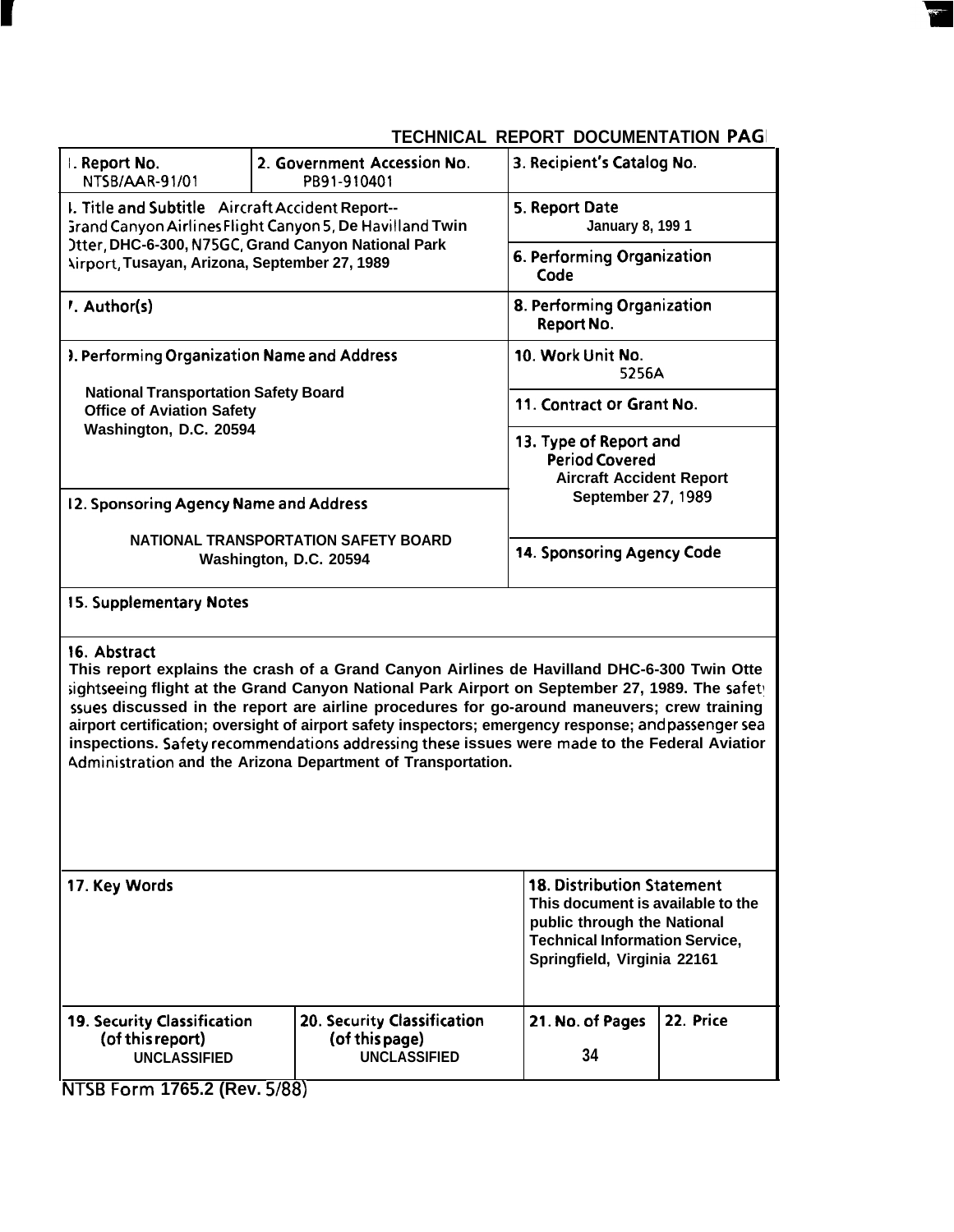### *CONTENTS*

 $\frac{1}{2}$ 

|                                                                                                                                                                 |                                                                                                                                                                                                                                           | iv                                                                                                                                                                                                                                     |
|-----------------------------------------------------------------------------------------------------------------------------------------------------------------|-------------------------------------------------------------------------------------------------------------------------------------------------------------------------------------------------------------------------------------------|----------------------------------------------------------------------------------------------------------------------------------------------------------------------------------------------------------------------------------------|
| 1.<br>1.1<br>1.2<br>1.3<br>1.4<br>1.5<br>1.6<br>1.7<br>1.8<br>1.9<br>1.10<br>1.11<br>1.12<br>1.13<br>1.14<br>1.15<br>1.16<br>1.17<br>1.17.1<br>1.17.2<br>1.17.3 | <b>FACTUAL INFORMATION</b><br>Meteorological Information<br>Wreckage and Impact Information<br>Medical and Pathological Information<br>Grand Canyon Airlines' Operations<br>Aircraft Rescue and Fire Fighting<br>Seat Frame Modifications | $\mathbf{1}$<br>3<br>$\boldsymbol{3}$<br>$\overline{4}$<br>$\boldsymbol{6}$<br>$\boldsymbol{6}$<br>$\overline{7}$<br>$\overline{7}$<br>$\overline{7}$<br>$\overline{\mathcal{U}}$<br>8<br>10<br>10<br>10<br>11<br>11<br>11<br>14<br>18 |
| 2.<br>2.1<br>2.2<br>2.3                                                                                                                                         | <b>ANALYSIS</b><br>Airplane Operations and Flightcrew Actions                                                                                                                                                                             | 20<br>20<br>21                                                                                                                                                                                                                         |
| 3.<br>3.1<br>3.2                                                                                                                                                | <b>CONCLUSIONS</b>                                                                                                                                                                                                                        | 25<br>27                                                                                                                                                                                                                               |
| 4.                                                                                                                                                              |                                                                                                                                                                                                                                           | 27                                                                                                                                                                                                                                     |
| 5.                                                                                                                                                              | <b>APPENDIXES</b><br>Appendix A--Personnel Information                                                                                                                                                                                    | 31                                                                                                                                                                                                                                     |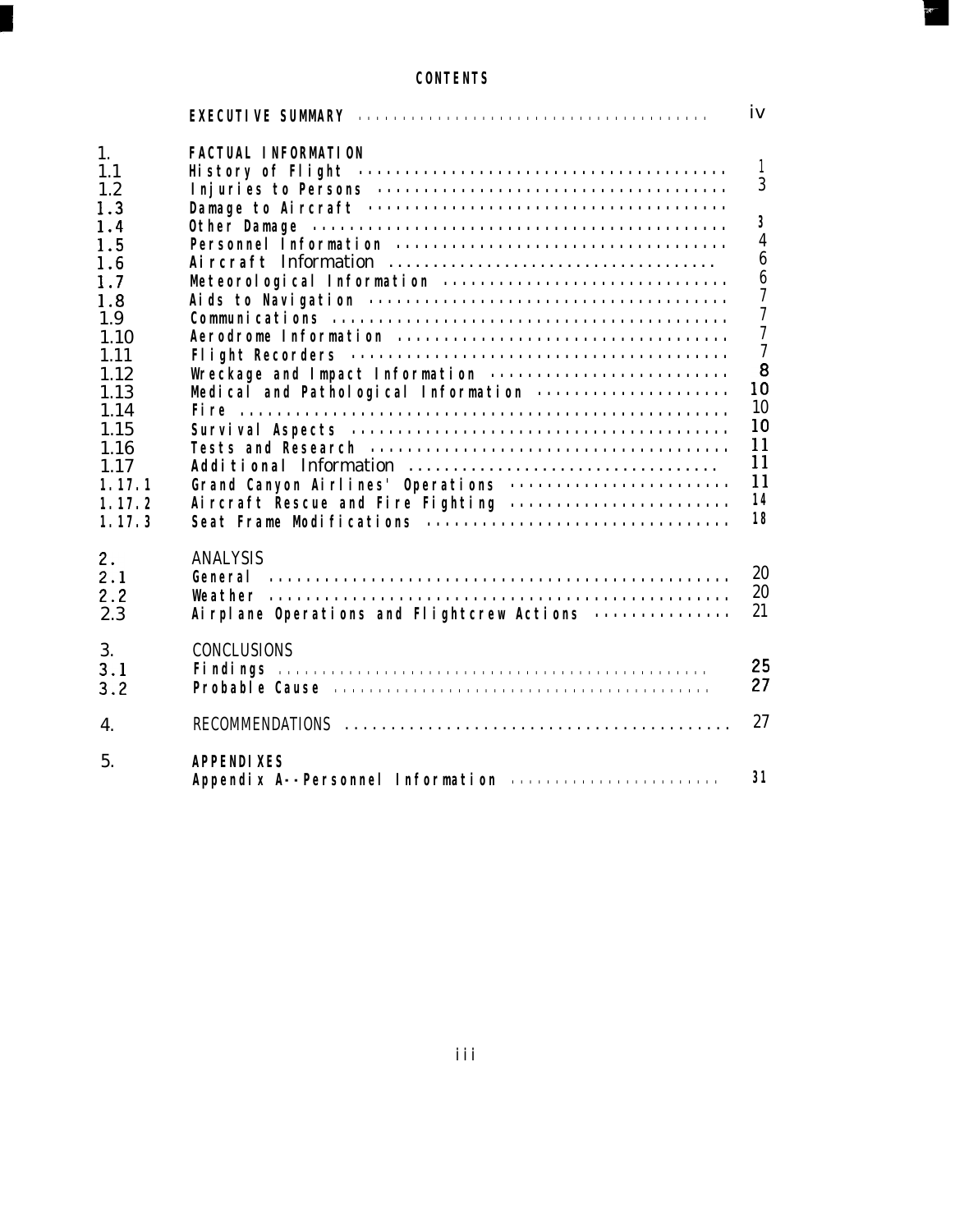*On September 27, 1989, Grand Canyon Airlines Flight "Canyon 5," a de Havilland DHC-6-300, Twin Otter, N75GC, was operating as a sightseeing flight under 14 CFR 135 from Grand Canyon National Park Airport, Tusayan, Arizona. The flight was to last about 50 minutes. during its initial landing attempt and was destroyed. The airplane crashed eight passengers received fatal injuries, nine passengers received serious The two pilots and injuries, and two passengers received minor injuries.*

*Canyon 5's first sightseeing flight on the morning of the accident was uneventful, and it departed on the second tour about 0900. A video tape taken by one of the passengers on the accident flight indicated that the takeoff, tour, and approach to the airport were normal.*

*Witnesses described the airplane's approach as normal; however, the airplane travelled about 1,000 feet down the runway, which was 8,999 feet long, at an altitude of about 5 feet prior to touchdown. The airplane reportedly dropped to the runway, bounced back into the air, continued another 1,000 feet and dropped back onto the runway near the intersection of taxiway "C." Witnesses then saw the airplane veer off to the right of the runway. When it neared the runway edge, observers saw it begin to climb in a nose-high attitude. The airplane continued to climb as it passed the control tower and reached an altitude of 150 to 200 feet above the runway. At this point, the aircraft rolled toward the left and crashed into trees on a hill about 1,200 feet to the left of the runway. The controllers reported that all communications with Canyon 5 had been normal. winds or gusts at the time of the accident. There were no reports of*

*The National Transportation Safety Board determines that the probable cause of the accident was improper pilot techniques and crew coordination during the landing attempt, bounce, and attempted go-around.*

*As a result of the investigation of this accident, seven recommendations were issued to the FAA concerning the POI's inspection of operator procedures, the adequacy of the certification inspection of the Grand Canyon National Park Airport, and the inspection of passenger seats. Four recommendations were issued to the Arizona Department of Transportation to improve electrical and communications equipment and aircraft rescue and fire fighting capability at the airport.*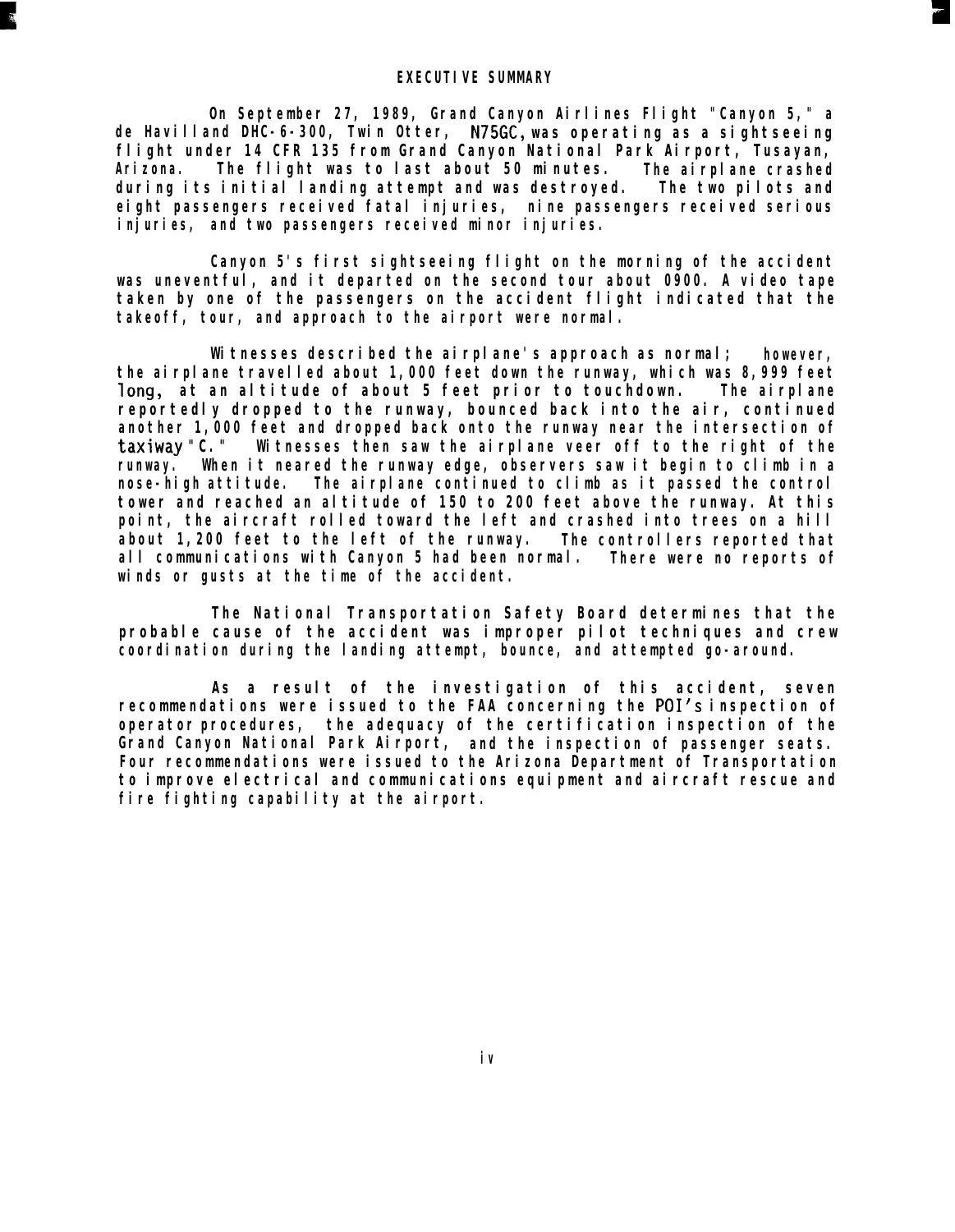#### *NATIONAL TRANSPORTATION SAFETY BOARD*

WASHINGTON, D.C. 20594

#### *AIRCRAFT ACCIDENT REPORT*

#### *GRAND CANYON AIRLINES, FLIGHT CANYON 5 A DE HAVILLAND TWIN OTTER, DHC-6-300, N75GC GRAND CANYON NATIONAL PARK AIRPORT, TUSAYAN, ARIZONA SEPTEMBER 27, 1989*

#### 1. *FACTUAL* INFORMATION

#### 1.1 *History of Flight*

*On September 27,* 1989, *Grand Canyon Airlines flight "Canyon 5," a de Havilland DHC-6-300 Twin Otter, N75GC, was operating as a scheduled sightseeing flight under 14 CFR 135 from Grand Canyon National Park Airport, Tusayan, Arizona. The flight was to last about 50 minutes. The airplane carried* 19 *passengers and 2 flight crewmembers.*

*The first officer and captain of flight Canyon 5 reported for duty at 0640 and 0715 mountain standard time, respectively. Canyon 5 was to be the first of three airplanes to depart for the 0800 tour flight; however, it was changed to the number two tour position because air had to be added to the airplane's tires. Canyon 3 assumed the number one position. The airplanes also remained in that sequence for the 0900 tour flight. The first tour was uneventful, and Canyon 5 departed on the second tour about 0900. A video tape taken by one of the passengers on the accident flight showed that the takeoff, tour, and approach to the airport were normal.*

*After the tour, Canyon 5 reported 5 statute miles northwest of the airport at 0948:30, and the local controller cleared the flight to land on runway 21. At 0948:34, the flight acknowledged the clearance. This transmission was the last one known from the flight. The two air traffic controllers who were on duty in the tower described the airplane's approach as normal, and each controller diverted his attention from observing Canyon 5, which was on short final, to locating traffic that was entering the traffic pattern. When they looked back at the runway, Canyon 5 was off to the right of the runway, with a cloud of dust at its tail, and angling back toward the centerline of the runway in an unusually nose-high attitude. They said that the airplane continued to climb as it passed the tower and reached an altitude of 150 to 200 feet above the runway. At this point, the aircraft rolled toward the left and crashed into trees on a hill on the east side of the runway. Another controller, who was reporting for duty, stated that he saw the airplane in "a left turn descent approximately midfield... 300 feet above the ground, heading toward the tree line on the east side of the airport." During the impact sequence, the airplane severed an electrical cable that rendered the airport electrical system and telephone system inoperative. Shortly before impact, the controllers activated the crash*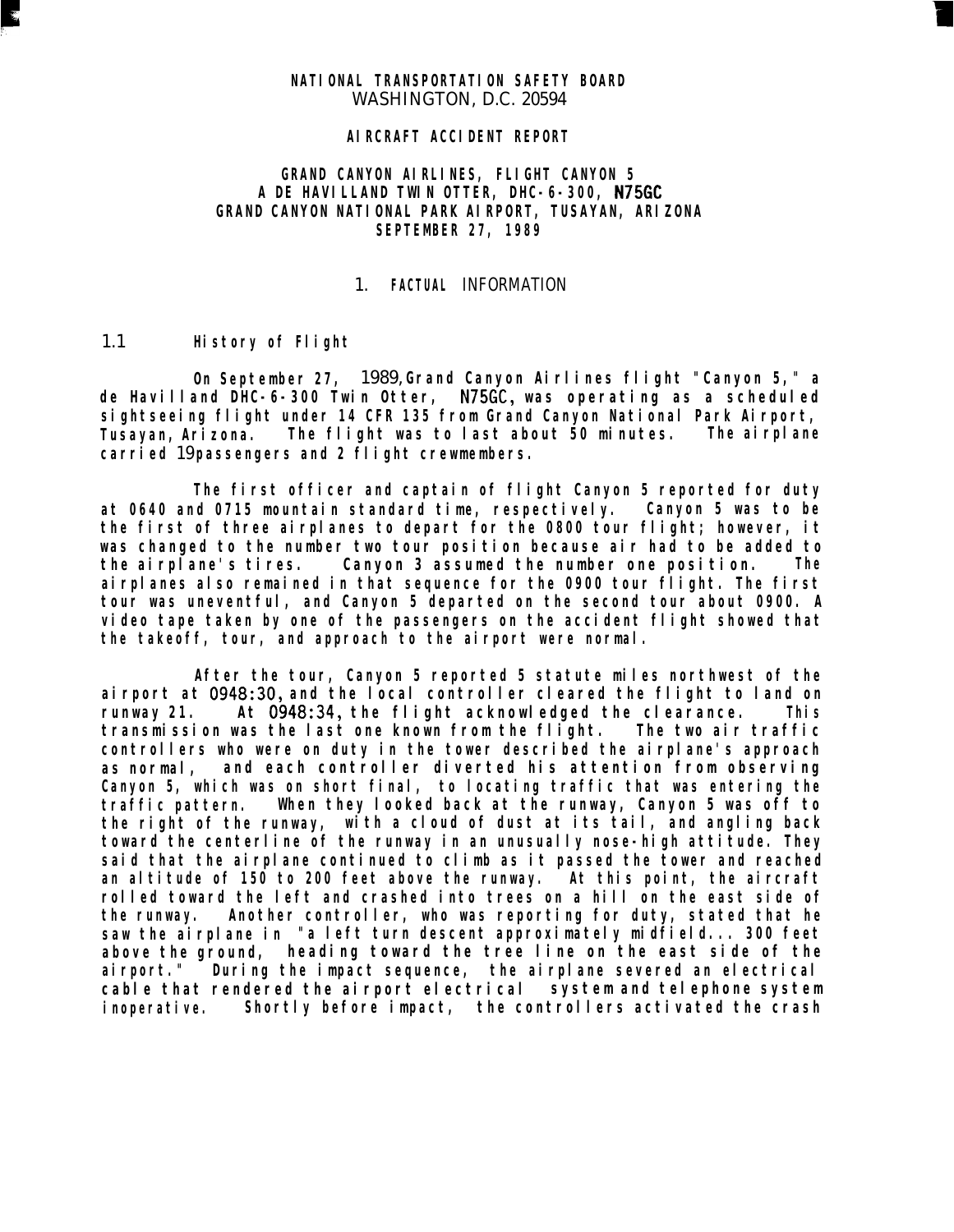*alarm, and telephoned* 911. *The controllers reported that all communications with Canyon 5 had been normal.*

*A Scenic Airlines captain who had landed ahead of Canyon 5 reported no problems on landing due to winds or gusts. He observed Canyon 5 over the runway with a normal climbout angle but with a cloud of dust appearing initially at the tail of the airplane. He stated that the airplane then seemed to "stop climbing" and that the nose rose with a "jerk" until the airplane appeared to be "standing on its tail, hanging from its propellers." The airplane then rolled on its left wing and crashed into the trees. He said that the maneuver seemed to be in slow motion until the nose approached a horizontal position, at which time the airplane fell rapidly.*

*The flightcrew of America West Airlines flight 1080 in a DHC-8 was holding short of runway 21 waiting for its departure clearance when Canyon 5 made its approach. The crew observed Canyon 5 in a normal attitude, about 5 feet above the runway, as the aircraft "floated" about* 1,000 *feet down the runway. The first officer observed Canyon 5 touch down and bounce 5 feet into the air. He stated that it "looked as if the pilot was struggling with a cross wind but there was not much wind." He commented that if there was any more than about* 10 *to 15 knots of wind, they would have felt the effects of it in their aircraft. He expected Canyon 5 to land again and glanced into the cockpit of his airplane. Approximately 5 seconds later, he saw a large cloud of red dust in his peripheral vision, refocused his attention to Canyon 5, and called the captain's attention to Canyon 5. The first officer observed Canyon 5 emerging from the dust cloud in an "unusually" nose-high attitude and climbing to 150 to 200 feet. The left wing began to drop as the airplane drifted to the left and appeared to be "tail walking" (oscillating about the vertical axis). Canyon 5 slowly lost altitude as it continued to attain a steeper angle of bank, and the nose fell below the horizon in a near vertical left bank.*

*The crew of flight 1080 commented that there did not seem to be any immediate reaction to the crash from the tower or the airport's aircraft rescue and fire fighting (ARFF) unit. About 1.5 minutes later, the crew asked the tower, "are you aware of the problem?" The tower advised that it was, but that it was having difficulty contacting "Crash* 1." *The crew then notified its operations agents on the company frequency to see if they could do anything to help. At about* 1000, *a yellow crash truck passed their airplane on its way to the crash site.*

*Survivors of Canyon 5 reported that the takeoff, tour, and landing approach appeared to be normal as the airplane made a right turn and lined up with the runway. They stated that the pilot in the right seat was flying the airplane and that the pilot in the left seat had been narrating the tour. During the landing, two passengers noted that the airplane traveled along the runway at a low altitude for what seemed to be a long time, a situation they thought unusual because the airplane should have been landing. Several passengers stated that initially the airplane touched down, then bounced back into the air followed by a hard landing on the right wheel. Two passengers believed that the right wing tip also contacted the ground. One survivor, a private pilot, stated that there was a drop and a hard hit which bounced the*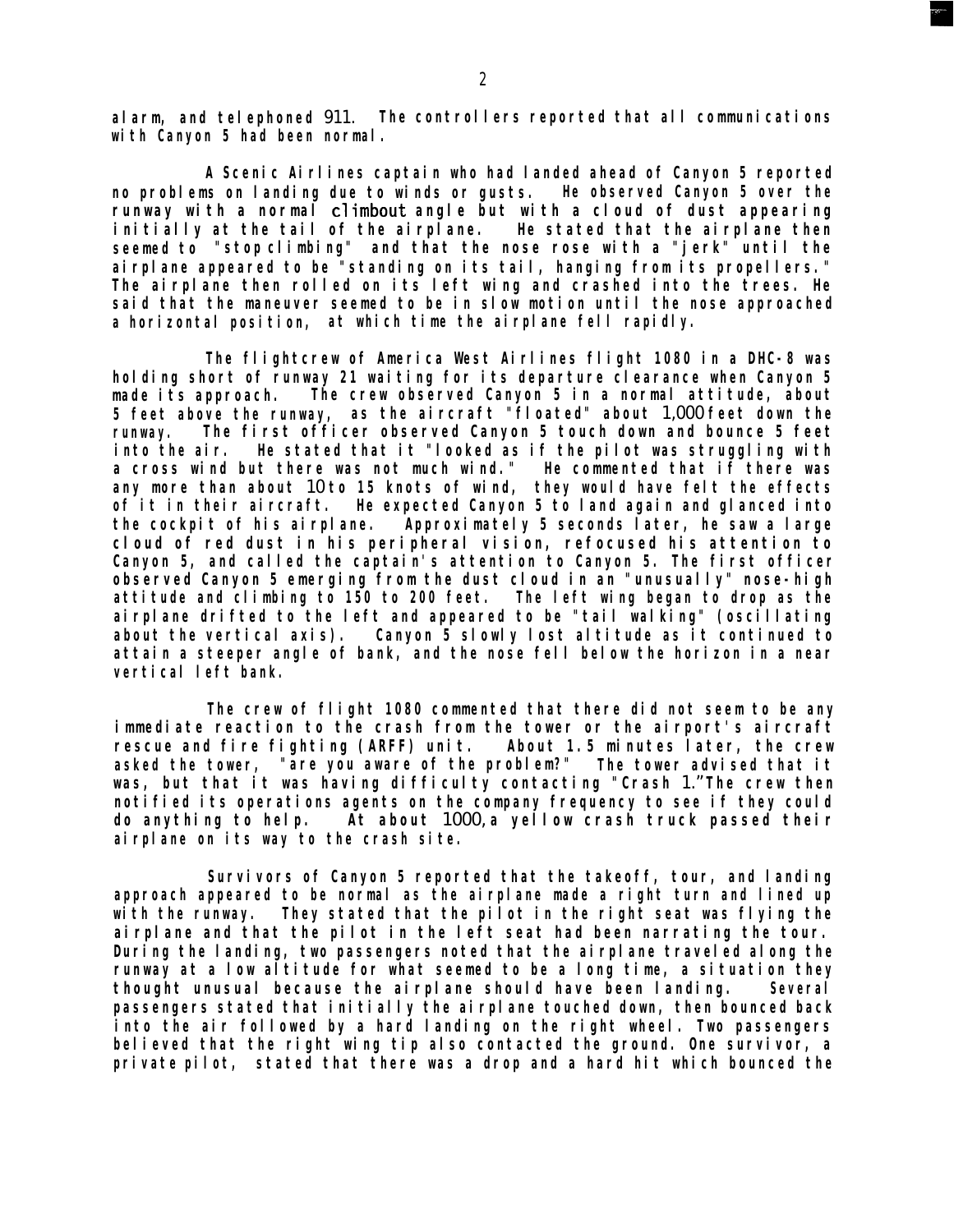*airplane about 15 feet. He then felt a "floating" sensation as if there was no response to controls and then "hitting" a second time. He stated that upon hitting the second time, the captain took over the controls applying full throttle power. Several passengers recalled that at this point there was yelling in the cockpit. The passenger who was a private pilot heard one of the crewmembers shouting "come up, come up," which he believed was addressed to the airplane. Several passengers reported that the airplane then went into a steep nose-up attitude and a left bank. Most of survivors reported hearing the buzzing sound or stall warning horn after the airplane left the ground the second time, and a few recalled seeing a red light in the cockpit. Several passengers reported that after the airplane touched down the second time both the captain and first officer had their hands on the controls on the ceiling between the pilot seats. However, they were unable to identify the controls that each pilot was manipulating.*

*Company practice was for the captain to fly the first tour so that the first officer could record engine data. The captain and first officer would then alternate duties as flying pilot and nonflying pilot on subsequent legs. It was also company practice for the flying pilot to make position reports in the Grand Canyon and for the nonflying pilot to narrate the tour. Additionally, the first officer was required to handle the air-to-ground communication in the traffic pattern. The first officer of Canyon 5 was heard making position reports during the 0900 tour, as well as in the traffic pattern.*

*The accident occurred in a wooded area approximately 1200 feet to the left of the runway centerline and approximately half way down the runway. The accident occurred at 0952, during the hours of daylight, at 35O 57.1' north latitude and 112O 08.8' west longitude.*

#### *1.2 Injuries to Persons*

| <b>Injuries</b> | <u>Crew</u> | <b>Passengers</b> | <b>Others</b> | <b>Total</b> |
|-----------------|-------------|-------------------|---------------|--------------|
| Fatal           |             |                   |               |              |
| <b>Serious</b>  |             | 9                 |               |              |
| <b>M</b> nor    | ð           |                   |               | سا           |
| <b>None</b>     |             |                   |               |              |
| <b>Total</b>    |             |                   |               |              |

#### *1.3 Damage to Aircraft*

*The airplane was destroyed by impact. The value of the airplane prior to the accident was estimated at \$750,000.*

#### *1.4 Other Damage*

*The airplane fuselage contacted and separated a 0.5 inch electrical cable that comprised one phase of a pole-suspended three-phase electrical power line that supplied electrical power to the airport.*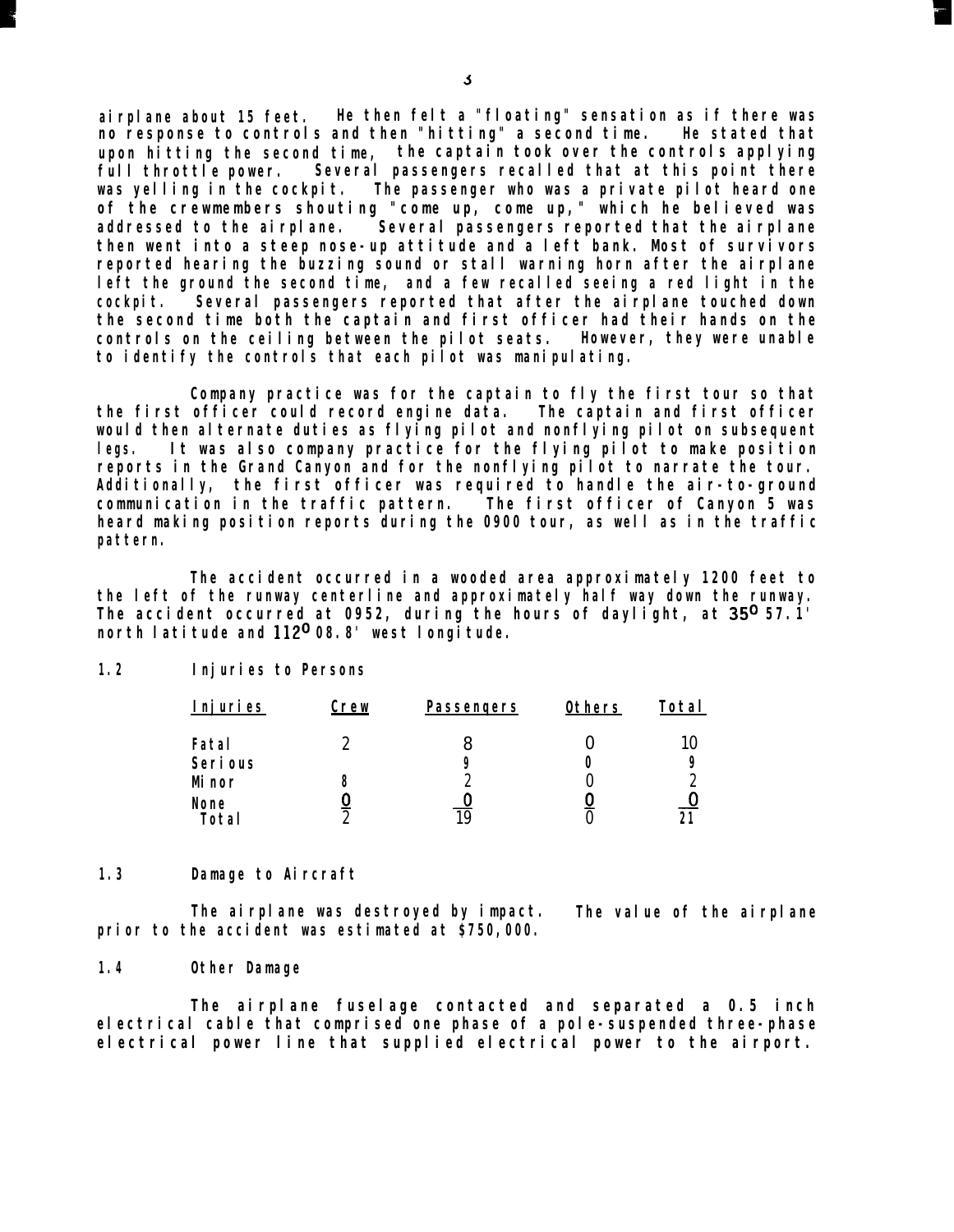*Numerous trees and bushes were damaged along the wreckage path, which was about 145 feet long.*

#### *1.5 Personnel Information*

*The flightcrew consisted of a captain and first officer, both of whom were qualified in accordance with existing Federal Aviation Regulations (FARs) and Grand Canyon Airlines' requirements.*

*The captain, age 47, was hired by Grand Canyon Airlines on April 23, 1986. He held an airline transport pilot certificate, with ratings for airplane multiengine land and commercial privileges for airplane single-engine land, issued on August 23, 1987. He also held a flight instructor certificate issued on September* 11, 1988. *His FAA first class medical certificate was issued on April 28,* 1989, *without any limitations.*

*At the time of the accident, the captain had accumulated approximately 4,120 flying hours, of which 2,610 hours were in the DHC-6. His last proficiency check was completed on August 27,* 1989. *He was upgraded to captain on October 7,* 1987, *and designated check airman of initial operating experience (IOE) and Grand Canyon route checks on* June 3, 1988. *On May 9,* 1989, *he was authorized to conduct initial and recurrent testing and competency checks, instrument proficiency checks, line checks,* IOE, *and route checks.*

*The chief pilot of Grand Canyon Airlines told investigators that during the spring and early summer of* 1989 *the captain of Canyon 5 was responsible for checking out all new first officers. He stated further that because of this experience the captain was highly qualified to take over the controls when a trainee made a poor landing.*

*On the day of the accident, the captain had accumulated approximately 1.5 hours of flight time and had been on duty approximately 2.7 hours. He was off duty from September 21 through September 23,* 1989, *and had averaged slightly more than* 11 *hours of duty each day from September 24 through September 26,* 1989, *accumulating approximately 4 hours flight time during each of his duty days.*

*Grand Canyon Airlines' records showed that the captain passed a company-required drug test on May 25,* 1988. *This was the only companyrequired drug test taken during his employment with Grand Canyon Airlines.*

*The captain was involved in an incident in N75GC on February 27,* 1989. *He was flying in the right seat as an instructor for a captain-trainee who was in the left seat. The chief pilot for the airline related that after the captain-trainee completing several landings in varying flap configurations (0,* 10, *20, 30, and 40 degrees), the captain opted to control the airplane during a 30-degree flap landing. The reference speed for the final approach was 65 knots. The chief pilot reported that the airplane was flared at about 60 knots over the runway "numbers," at an altitude of about 2 feet, and touched down on the centerline at about 55 knots. Touchdown was initially on the right main landing gear and then on the left main gear just*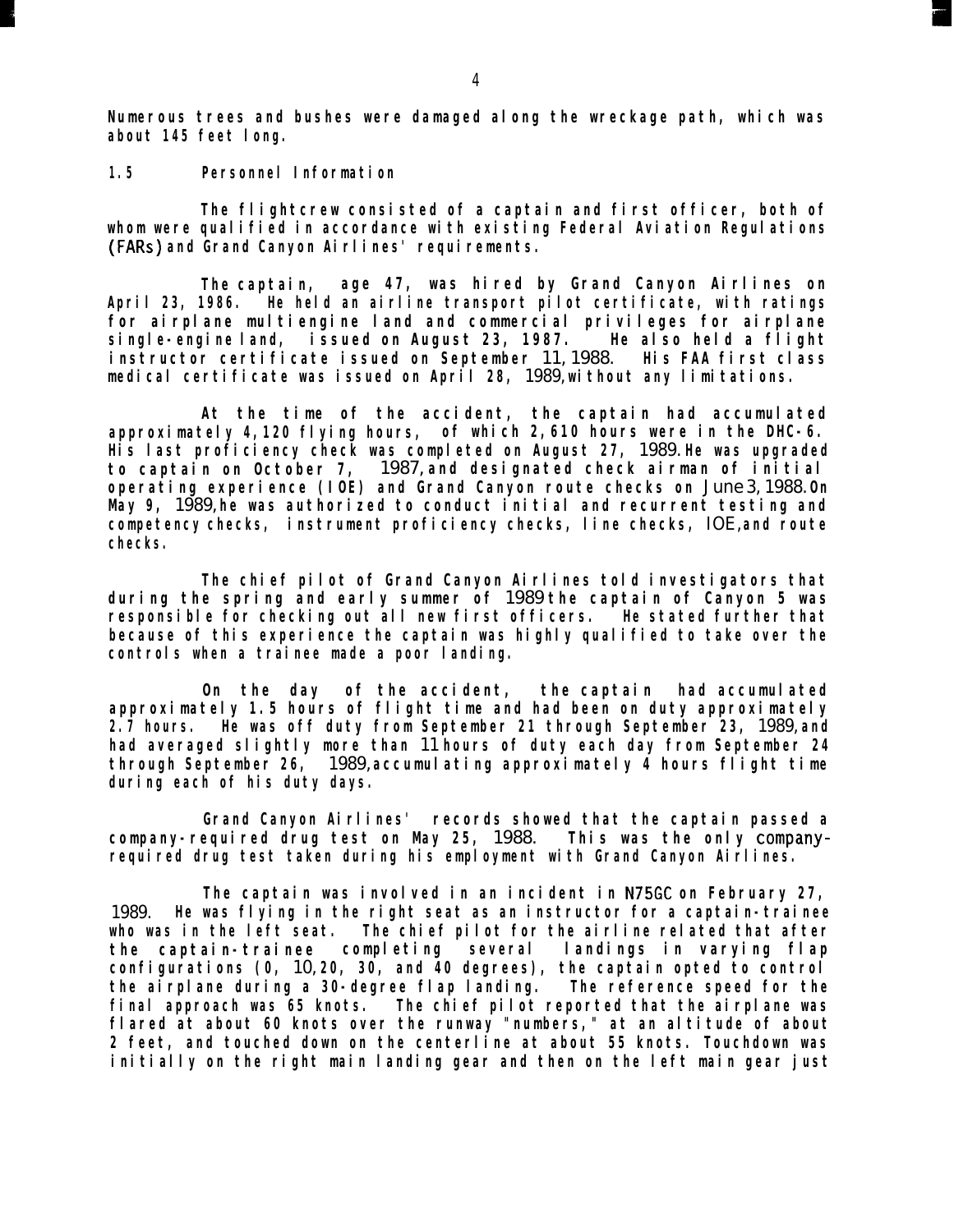*before the fixed distance marker, which was 1,000 feet from the approach.* While still in a nose-high attitude, the airplane veered (ground looped) so *sharply to the right that the left wing tip scraped along the runway. The captain reported to the chief pilot that hard left rudder was applied to regain directional control, and right yoke deflection was used to keep the left wing up. The nose wheel steering tiller was not used on the runway and the brakes were not used because of the sharpness of the turn. The engine condition levers were moved forward after touchdown, but reverse was not used. The airplane experienced only minor damage, and the incident was not investigated by the Safety Board or the FAA. Although inspection of the airplane following the incident discovered a worn nose wheel centering lug that was subsequently replaced, the reason for the incident was not determined. Neither the company nor the FAA took any action against the captain as a result of the incident.*

*The first officer, age 42, was hired by Grand Canyon Airlines on June 12, 1989. He held a commercial pilot certificate with ratings for airplane single and multiengine land and instrument airplane, issued on February 21, 1986. He also held a flight instructor certificate issued November 8, 1987. His FAA second class medical certificate was issued on April 6, 1989, with the limitation, "Holder shall wear lenses that correct for distant vision and possess glasses that correct for near vision while exercising the privileges of this airmen certificate." The first officer's glasses were found in the wreckage following the accident and pictures taken by a passenger showed him wearing glasses during the flight.*

*At the time of the accident, the first officer had accumulated approximately 1,309 flying hours, of which about 339 hours were in the DHC-6. His last proficiency check in the DHC-6 was completed on June 12, 1989.*

*On the day of the accident, the first officer had accumulated 1.5 hours of flight time and had been on duty approximately 3.1 hours. He was on duty approximately* 11 *hours each day from September 21 through September 23,* 1989, *averaging about 5 hours of flight time each day. He was off duty from September 24 through September 26,* 1989, *and had spent the time camping.*

*Because of a reduction in tourism during the fall and winter months, the first officer knew that he was to be furloughed in October and was seeking employment with DHC-6 tour operators in Hawaii. Other captains reported that the first officer's landings were, with rare exceptions, extremely smooth. The chief pilot stated that the first officer's landings were better than those of the other first officers, as well as many of the captains with the airline.*

*Company records showed that the first officer had passed a companyrequired drug test on January 30,* 1989 *prior to being hired. This was the only company-required drug test taken during his employement with Grand Canyon Airlines.*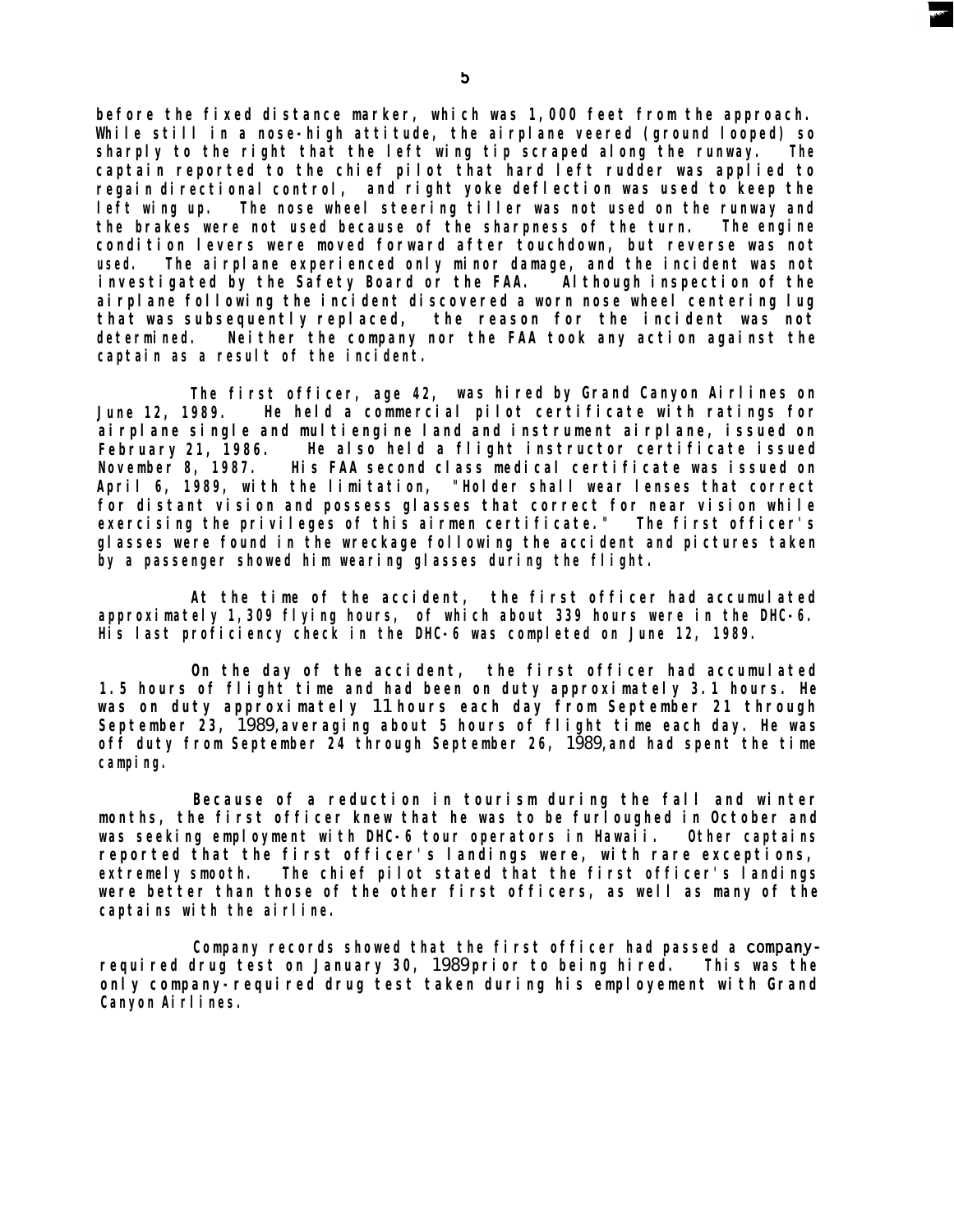#### *1.6 Aircraft Information*

*The airplane, serial No. 439, a de Havilland DHC-6-300, was manufactured in 1975. The airplane was acquired by Grand Canyon Airlines on May 30, 1987. It was equipped with two Pratt and Whitney PT6A-27 engines.*

*The airplane had been modified by supplemental type certificate (STC) SA1841NM to a sightseeing configuration. This modification substantially increased the size of the passenger windows and lowered the passenger seats. At the time of the modification, the original three-bladed propellers were replaced with four-bladed Hartzell HC-D4N-3C propellers. The airplane had two crew seats and 19 passenger seats.*

*The maximum allowable takeoff gross weight for the airplane was 12,500 pounds, and the maximum landing weight was 12,300 pounds. Grand Canyon Airlines operates with an FAA-approved "short form" center of gravity computation program. Compliance with this program ensures that the company's airplanes will be below 12,500 pounds and that the center of gravity limitations will be met for takeoff, cruise, and landing.*

*On the morning of September 27, 1989, Canyon 5 had a total fuel load of 1,600 pounds. The takeoff weight for the second tour was estimated at 12,137 pounds; the taxi and run-up fuel burn was estimated at 25 pounds. Assuming a nominal fuel burn of 325 pounds for the tour, Canyon 5 would have weighed approximately 11,787 pounds. Canyon 5 was within the center of gravity requirements for takeoff and landing.*

#### *1.7 Meteorological Information*

*Surface weather observations at Grand Canyon Airport are made by Federal Aviation Administration (FAA) personnel certificated to make such observations by the National Weather Service. Surface weather observations for the airport at 0945 were: 20,000 feet thin broken, visibility 50 miles, temperature 73O F, dewpoint 41° F, winds 160° at 07 knots, and altimeter setting at 30.38 inches of mercury.*

*The observation at 1045 was: 8,000 feet scattered, 20,000 feet thin broken, visibility 50 miles, winds 200° at 12 knots, and altimeter setting at 30.36 inches of mercury. The density altitude was calculated to be 8,500 feet msl.*

*Additionally, a surface weather observation was made by a person employed by America West Airlines who was certificated by the National Weather Service to make surface weather observations. The observation was made from the ramp in front of the America West office using the wind sensor located on top of the main terminal building. The 1000 observation was 25,000 thin scattered, visibility 20 miles, temperature 72O F, dewpoint 310 F, winds 210° at 05 knots, and altimeter setting at 30.36 inches of mercury.*

*Witnesses reported that the dust cloud observed when Canyon 5*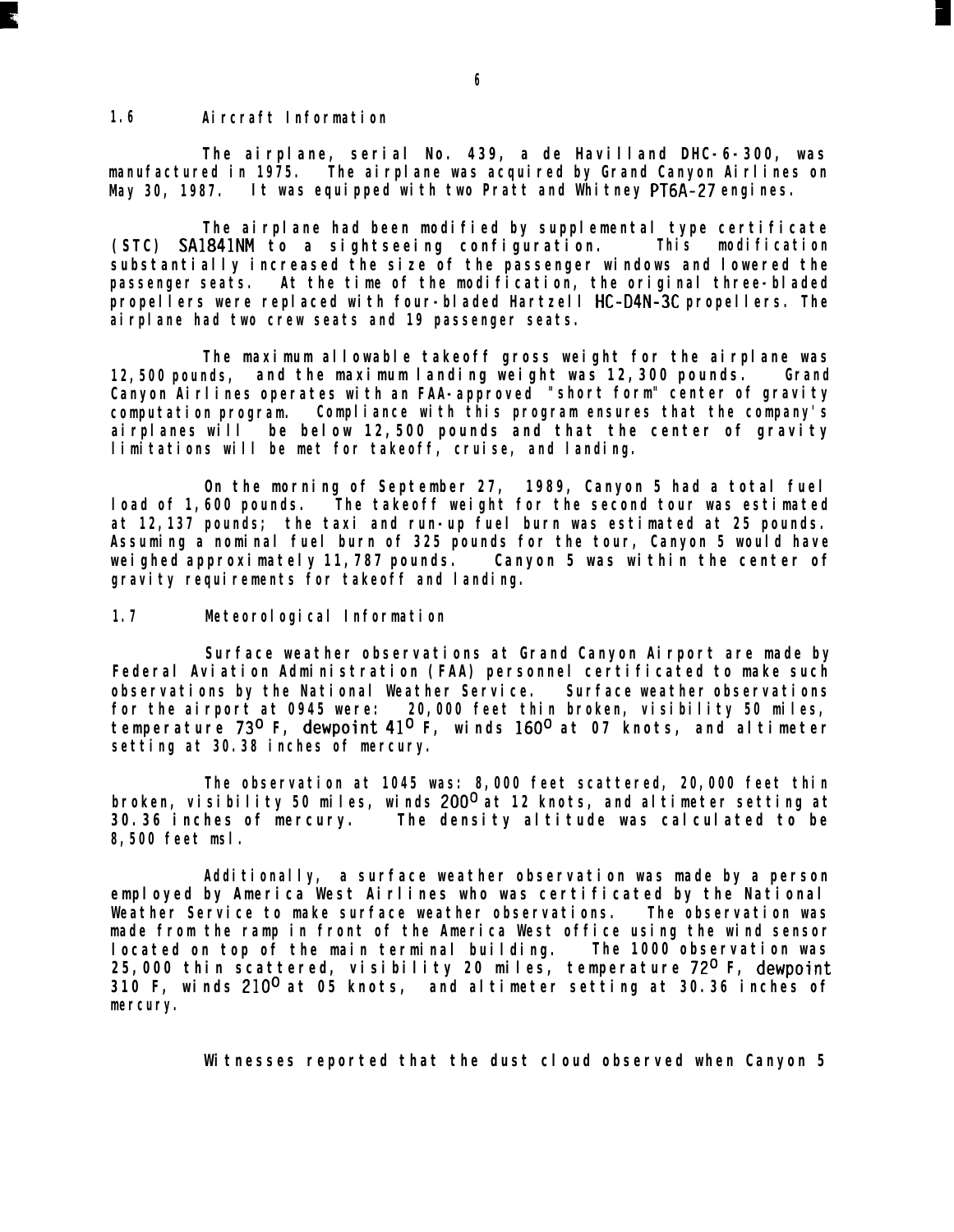*departed the right side of the runway continued to drift off to the right and slowly dissipated after Canyon 5 angled back over the runway. They also stated that the dust cloud did not exhibit any rotation or change in intensity.* It *was also reported that no "dust devils," (small narrow whirlwinds produced by localized heating) were observed prior to or just after the accident.*

*1.8 Aids to Navigation*

*There were no known difficulties with navigational aids.*

1.9 *Communications*

*There were no known communications difficulties with the airplane or with the airport control tower before the accident.*

1.10 *Aerodrome Information*

*Grand Canyon National Park Airport is located at Tusayan, Arizona, approximately 6 miles south of the National Park Service Grand Canyon Village. Runway 3-21, the only runway, is 8,999 feet long and 150 feet wide and has a bituminous asphalt surface. Runway 3 is the instrument runway and has an instrument landing system and a medium intensity approach light system with runway alignment indicator lights (MALSR). Runway 21 has runway end identifier lights (REIL) and a visual approach slope indicator (VASI). The airport elevation and runway 21 touchdown zone elevation is 6,606 feet. The touchdown zone elevation for runway 3 is 6,553 feet, giving a 0.8 percent downslope to the southwest.*

*Grand Canyon National Park Airport was certificated by the FAA on February* 1, 1985, *with the State of Arizona as the owner and AVCO,* Inc., as *the operator. On August* 1, 1988, *a new certificate named the State of Arizona as the owner and operator. The airport was certificated by the FAA under 14 CFR Part* 139 *as an Index A airport for Aircraft Rescue and Fire Fighting (ARFF) service. Operations at the airport exceed 150,000 movements annually.*

*The three most recent annual airport certification/safety inspections conducted by the FAA prior to the accident took place on April 21 and 23, 1987; April 14,* 1988; *and, February 9 and* 10, 1989. *The FAA teams reported only minor exceptions during the inspections.*

#### 1.11 *Flight Recorders*

*Because it is not currently required by FARs, Canyon 5 was not equipped with either a cockpit voice recorder (CVR) or a flight data recorder (FDR). In October* 1991, *CVRs will be required on turbine-powered airplanes having six or more passenger seats. Grand Canyon Airlines is currently developing an STC for cockpit CVR's for the DHC-6 in order to have the units installed prior to the start of the* 1991 *tourist season.*

1.12 *Wreckage and Impact Information*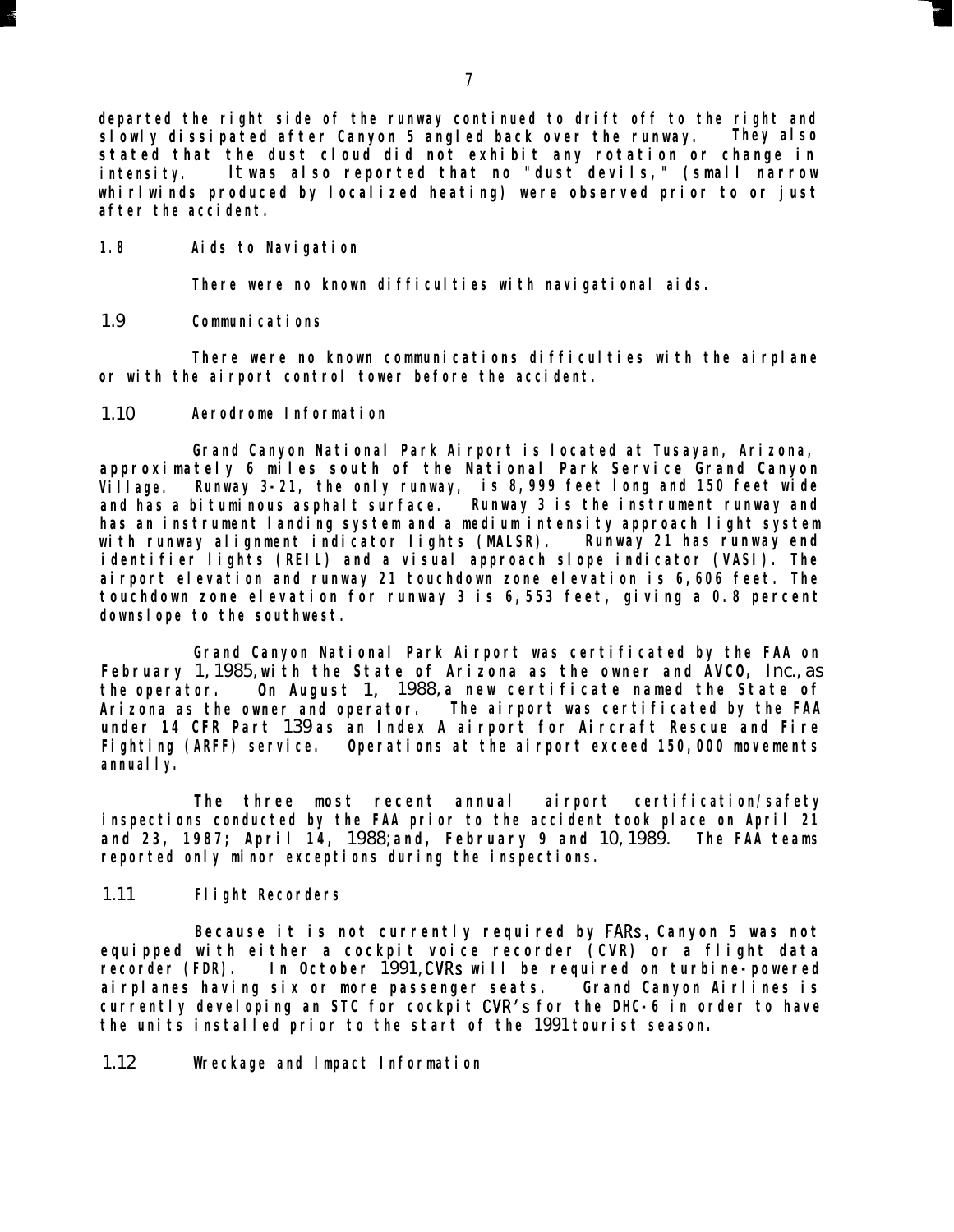*The airplane initially struck and severed one wire of a pole-suspended three-phase electrical power line that was approximately 30 feet above the ground. The main impact was approximately* 100 *feet beyond the severed electrical line. The measurements of the main impact area were 145 feet long by 8.5 feet wide, with the wreckage aligned on a heading of 068O magnetic (See figure* 1).

*Moving from the location of where the airplane struck the electrical wire toward the fuselage, the left wing and left engine were the first large items located on the wreckage path. A ground scar approximately 50 feet long by 10 feet wide was located just before the left wing. The fuselage came to rest mostly intact on its left side and was located about 40 feet from the left wing. The right wing, with the engine attached, was lying inverted just forward of the fuselage nose.*

*The right wing tip was damaged and scraped. The outboard flap hinge arm had been displaced upward into the wing. The outboard flap hinge arms on the wing and fore flap had been abraded half way throu h the hinge bolt. The scrape or score marks on the hinge were on a 128 angle from forward outboard to aft inboard. In addition, the hinge had been displaced rearward and upward, distorting and tearing the tip rib. The displacement of the hinge had bent and twisted the outboard bays of the outer fore flap and the aileron, buckling the surfaces and tearing and buckling the joint plates at the inboard end of these bays. The distortion limited the free and full travel of the aileron. However, the amount of travel that would have been available to the pilots could not be determined due to the postcrash damage to the wing and control system. No abrasion contact was evident on the aileron trailing edge.* It *was also noted that three rivet heads on the underside of the right win 9, The flaps were found at 20 tip showed signs of scraping on a hard surface. as was the flap handle. The elevator trim tabs were in the neutral position and the interconnect to the flap screwjack was*  $at$   $0.1<sup>0</sup>$  nose down.

*The fuselage was found mostly intact and resting on its left side. The cockpit had extensive impact damage from the windshield bottom framing to the top of the cockpit, crushing the top upward and rearward. Pieces of trees were imbedded in the cockpit roof. separated from the fuselage. The left main landing gear had The right main landing gear was found attached to the fuselage with evidence of rubbing or scraping on the outboard sidewall of its tire. Continuity was established for the nose wheel steering mechanism* and *all components were in a serviceable condition.*

*The left engine had separated from the wing and was found lying immediately behind the left wing. The propeller assembly was attached to the engine and the blades were twisted and bent forward of the engine. engine was attached to the wing. The right The right engine propeller assembly had separated from the engine at the engine reduction gear box and was located to the left of the main fuselage. rotation and power at impact. Both engines and propellers had evidence of*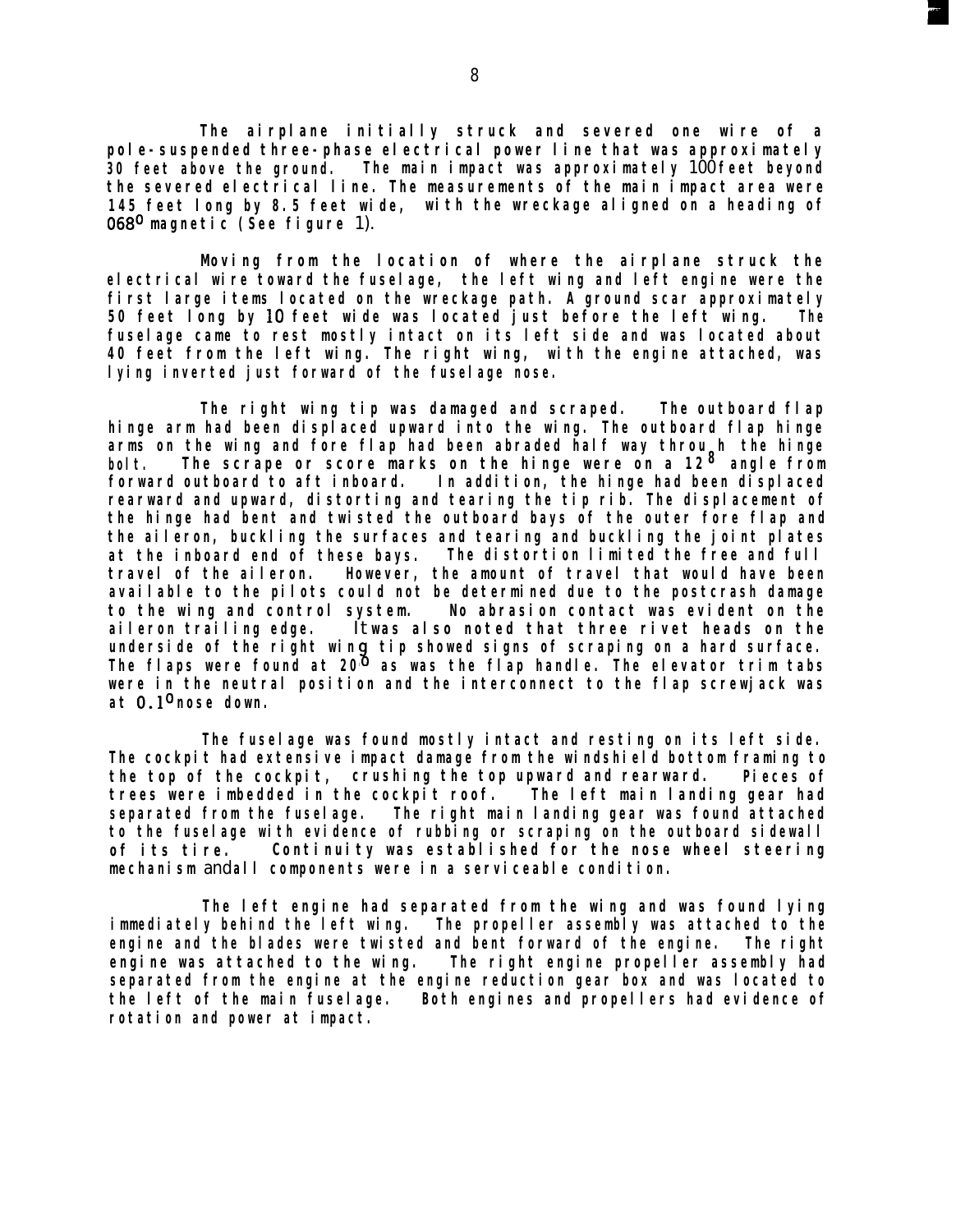

*Figure 1. --Wreckage orientation and skid/score marks on runway.*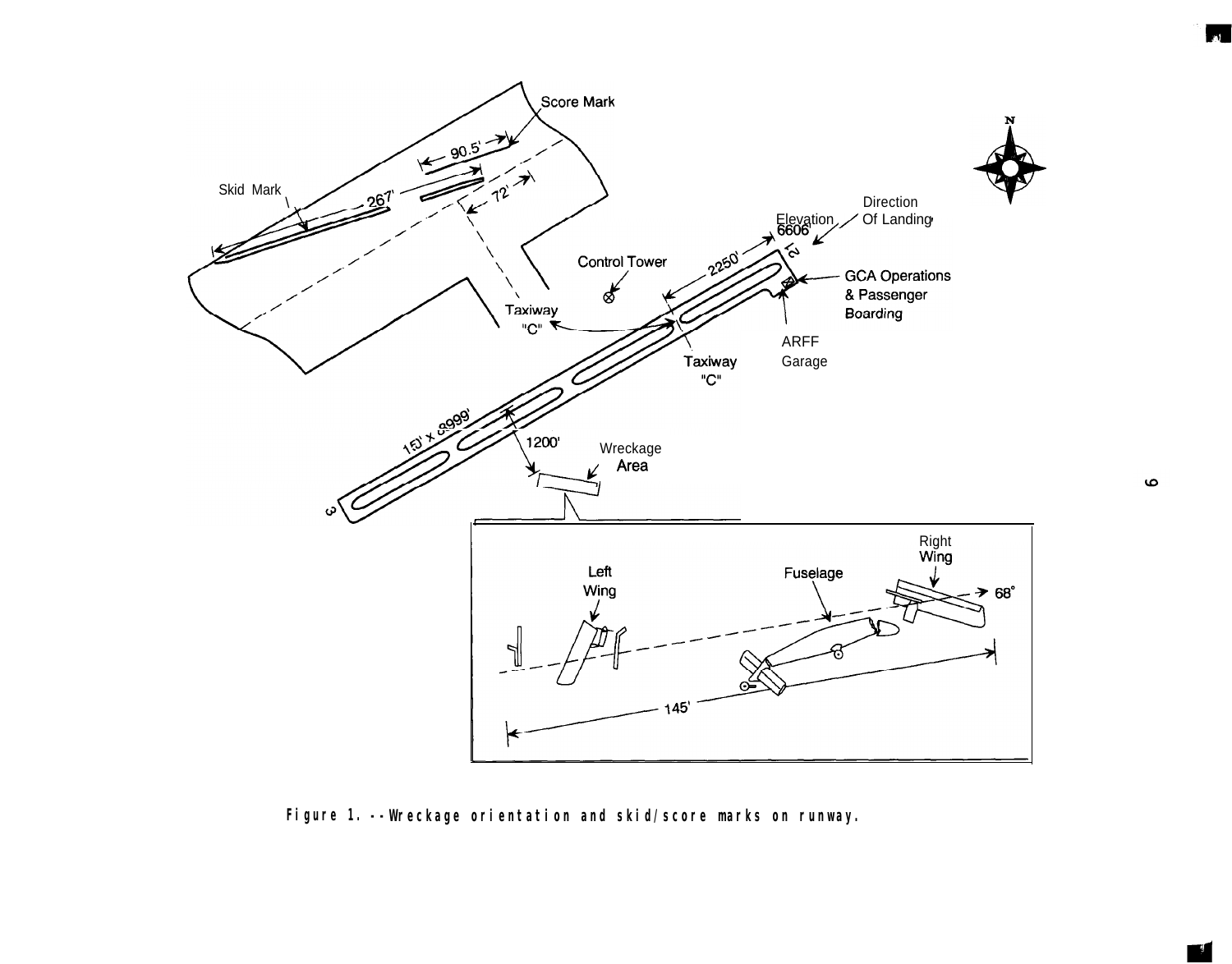*A thin scoring mark with metal transfer was found on runway 21. The mark began 72 feet north of the extended centerline of taxiway "C" and 27.75 feet right of the centerline of runway 21. The mark was continuous for 91.4 feet and was 36.7 feet to the right of the runway 21 centerline at its termination point. About 2.25 inches to the right of this score mark were three parallel marks spaced*  $.75$  *inch apart. 70.5 feet beyond the start of the score marks and were 8 feet 1 inch long. These three marks were parallel to the score mark.*

*A tire skid mark was present on the runway beginning 9.5 feet right of the centerline of runway 21 and 52 feet down the runway from the beginning of the score mark and curving slightly to the right. The skid mark ran continuously for about 82 feet, was interrupted, and then began again 127.8 feet from the beginning. From this point, the skid continued down the runway toward the runway edge, a distance of 139 feet, with a slight left curve but did not appear to continue off the runway. The total length of the skid mark was 267 feet. Figure 1 shows the runway, the position of the metal transfer score mark, the tire skid marks on the runway, and the wreckage diagram.*

#### *1.13 Medical and Pathological Information*

*Autopsies were performed and toxicological samples were obtained from the pilot and copilot. The analysis of these samples indicated no evidence of drugs or alcohol. The autopsies found no evidence of preexisting adverse medical conditions.*

#### *1.14 Fire*

*There was a small grass fire near the point where the airplane contacted the electrical wires. The fire was quickly extinguished by rescue personnel.*

#### *1.15 Survival Aspects*

*The upper portions of the cockpit were disrupted by impact with trees and the terrain, compromising the survivable volume. Although the cabin maintained a survivable volume, passenger seats 2C and 2D through 6C and 6D separated from their floor and sidewall track attachments, due to impact loads exceeding the floor, wall track, and seat design limitations.*

*Two survivors stated that they had to crawl out the window on the main cabin entrance door, which was against the ground. They then had to crawl between the fuselage and the ground to egress the airplane. Other passengers stated that they were unable to egress the wreckage, due to injuries, or that they were pinned in by the bodies of other passengers. These survivors were removed from the wreckage by ARFF personnel. Survivors stated that there was a strong smell of fuel around the wreckage but that there was no fire. All of the fatalities were due to blunt impact trauma.*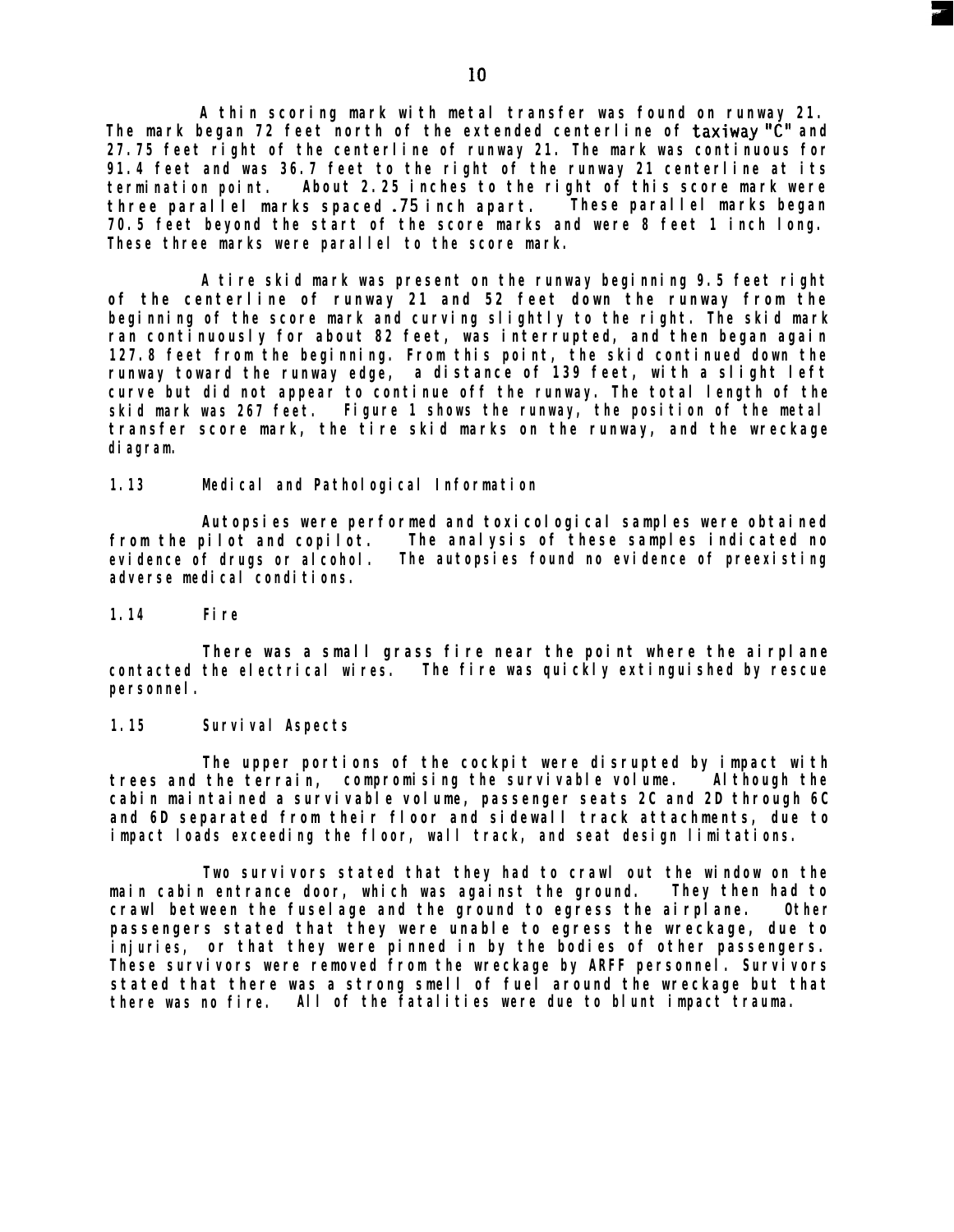#### *1.16 Tests and Research*

*The engines were taken to Pratt and Whitney of Canada for further inspection. During the teardown examination, it was found that on the left engine fuel control unit (FCU), the compressor delivery pressure (P3) elbow had been interchanged with the metering Externally, the two elbows appear identical. bellows pressure (Py) elbow. However, internally, they have different orifice diameters. A test engine was configured in this manner and run in a test cell. It was found that the switching of the two elbows resulted in the engine accelerating .3 second faster from idle to peak RPM than normal but there was no adverse performance penalty on the engine. Additionally, tests were run using a similar propeller and propeller control settings to the accident airplane. Additional tests determined that neither the propeller model used nor the fuel control settings would have had any adverse effect on the performance of the airplane or on the ability of the engines to develop full power. Records indicate that P3 and Py nozzles were most likely installed when the engine and FCU were overhauled by the manufacturer.*

#### *1.17 Additional Information*

#### *1.17.1 Grand Canyon Airlines' Operations*

*Grand Canyon Airlines' procedure for landing was to leave the engine condition levers' in the cruise posit ion unt il touchdown. At touchdown, the nonflying pilot was to move the condition levers forward to the takeoff/reverse or the high idle thrust position. A Grand Canyon Airlines' pilot reported that this procedure was adopted to reduce the ground noise signature of the airplane on final approach. Company management reported that the practice was adopted to preclude the possibility of entering into reverse thrust (Beta mode) while in flight since Beta mode is locked out in the low idle position. The airlines' procedure was for the flying pilot to control the power levers and the nonflying pilot to control the condition levers during final approach. In the DHC-6, the power levers are located at the front of the overhead panel near the captain's seat, and the condition levers are located to the right of the power levers. When the first officer is flying the airplane, he must reach across the condition levers to grasp the power levers. The captain must then reach behind and around the first officer's arm in order to grasp the condition levers. Figure 2 is a photograph taken by a passenger aboard Canyon 5 that shows the location of the power and the condition levers and positions of the pilots' hands during the approach prior to the accident.*

*An instructor pilot with Grand Canyon Airlines stated that when landing on runway 21, full flaps (37.5O but normally refered to as flaps 40°) were usually selected about 2 miles out at approximately 7,500 mean sea level (MSL) or about 900 feet above ground level. The latest point to deploy full flaps would be at the localizer antenna which is* 1,000 *feet from*

*<sup>1</sup> The engine condition lever controls the propeller governor, uhereas th e engine power Lever controls the engine fuel control unit.*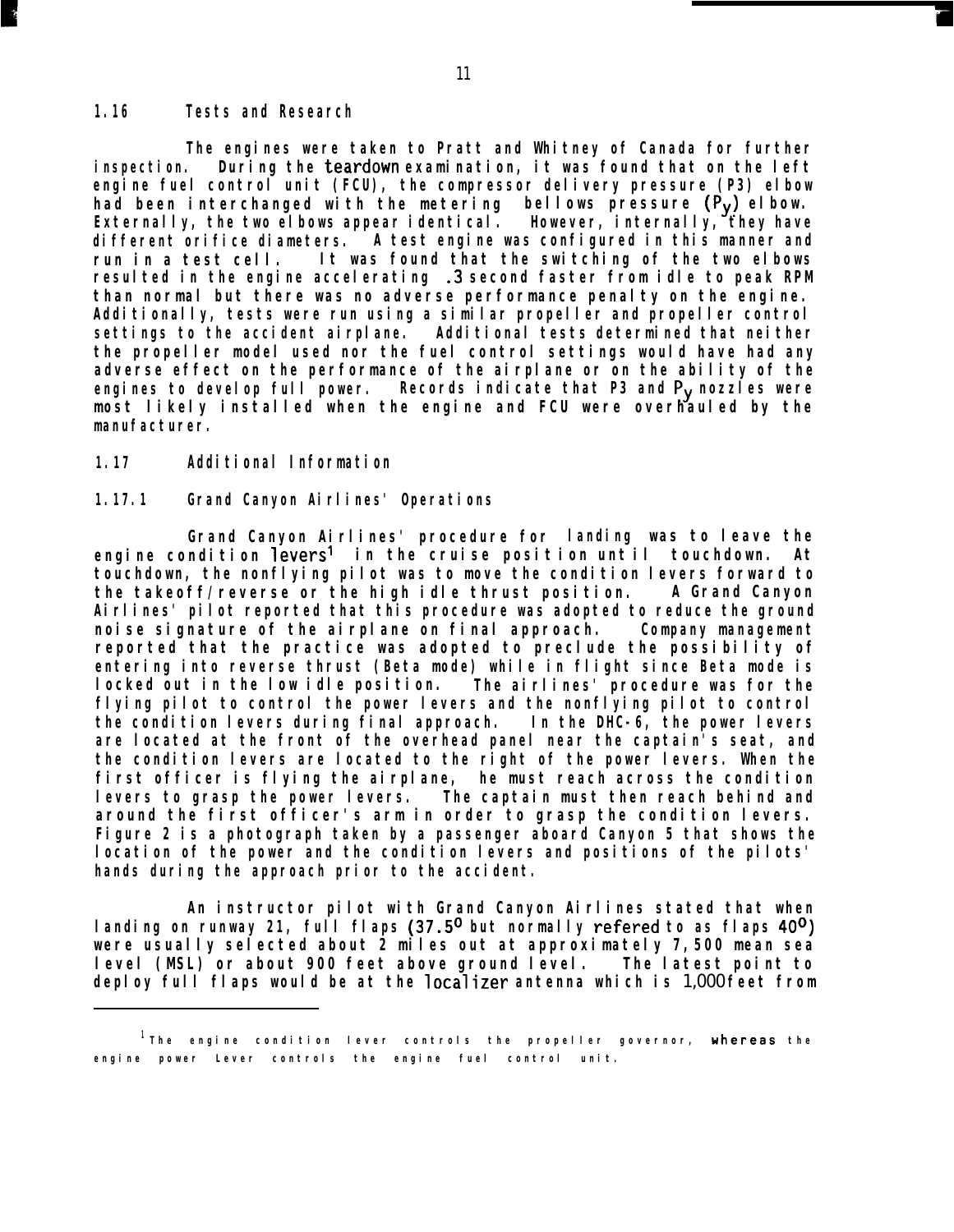

Figure 2.--Canyon 5 flightcrew hand positions during approach to landing.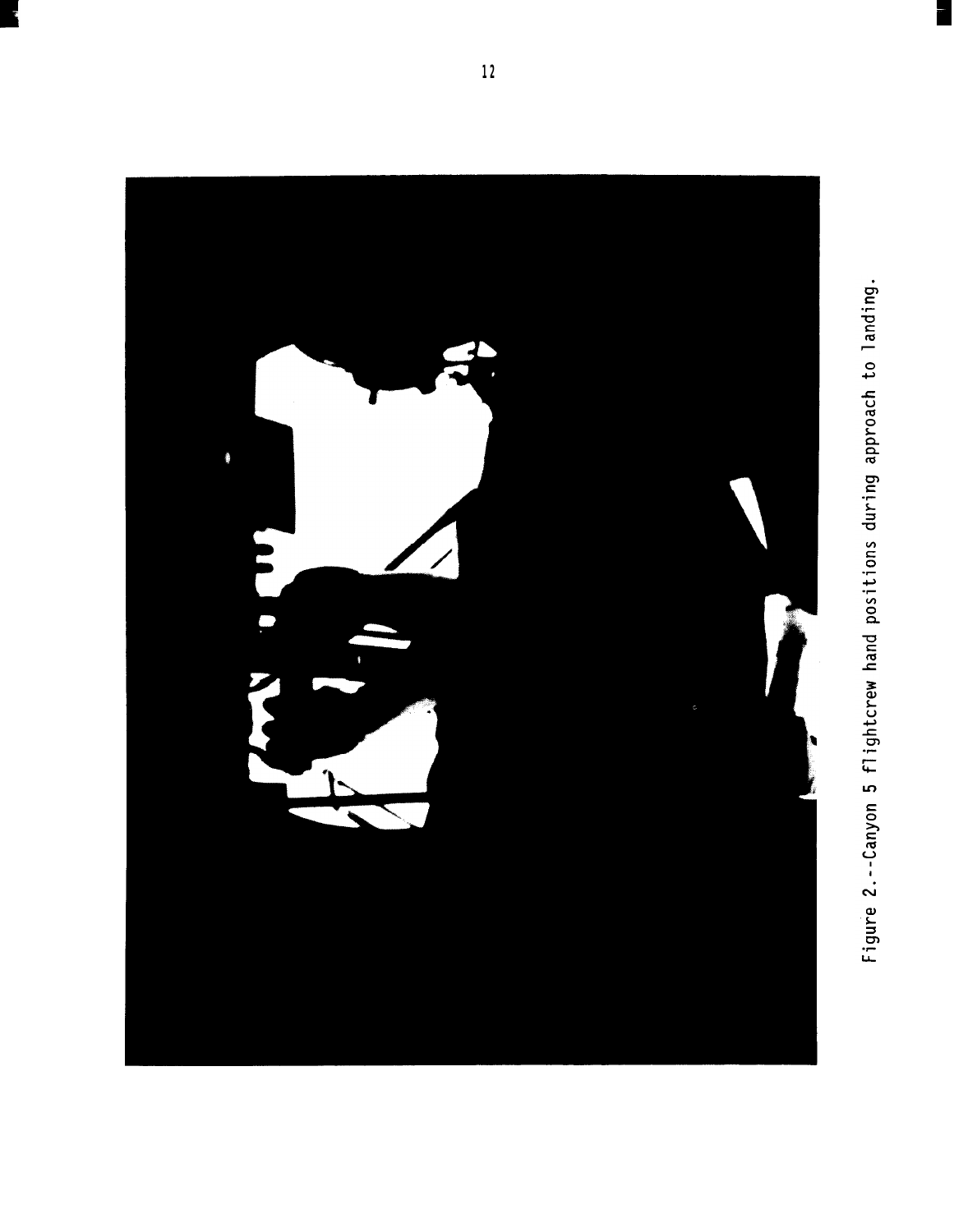*the threshold. He said that engine power is usually set to 10 psi of torque and maintained until the airplane enters ground effect. He stated that touchdown ideally occurs at idle power with the first sound of the stall warning horn and the squeak or chirp of the tires occurring simultaneously. He believed that bounces occur in training because of inexperience and that it takes from* 10 to *15 knots excess airspeed above the stall airspeed for bounces to occur with full flap landings at idle power settings. He stated that the reference approach speed for a landing weight of 11,787 pounds is about 70 knots with full flaps. The stall speed is* about *56 knots.*

*Company management reported that full flap landings were performed on runway 21 in order to reduce the ground roll so that the airplane could make the first turnoff and reduce the taxi time to Grand Canyon's ramp. Approaches to runway 3 were accomplished with the flaps set at 20°. A photograph taken by a passenger on the accident flight showed that Canyon 5's first landing on runway 21 on the morning of the accident was with the flaps in the full flap position.*

*Grand Canyon Airlines' pilot operating manual for the DHC-6 advises that in a go-around situation the power levers should be advanced smoothly to takeoff power settings; the flaps should be retracted to cruise (O") position when clear of obstacles. The manual contains a caution statement that "In a go-around with flaps extended, the nose will point below the actual flight path." Pilots reported that applying power at low airspeeds when the flaps were fully deployed would result in the airplane pitching up. The pilots further reported that positive pressure against the control yoke was needed to stop or prevent this pitching tendency. While some pilots reported that occasionally it was necessary to use both hands on the control yoke to prevent the airplane from pitching up, no one reported that the control forces exceeded the FAA maximum limitation of 50 pounds.*

*During the Safety Board's investigation, Grand Canyon Airlines' pilots and a de Havilland representative reported that the installation of the four-bladed propellers on the DHC-6 results in the airplane making much firmer landings than with the three-bladed propellers. Boeing Canada de Havilland reported that tests with the four-blade modification indicated that propeller drag was somewhat higher at low-power settings.* It *was reported that the increased drag would cause the airplane to settle more quickly after power was reduced during the landing flare. However, Grand Canyon Airlines' pilots reported that the airplane was still relatively easy to fly and to land. The four-bladed propellers had been installed to reduce the ground noise signature of the airplane.*

It was *reported that the airline did not have a formal cockpit resource management (CRM) program as part of its crew training syllabus. Such a training program is not required by current FARs. On October 2, 1990, the FAA established the Advanced Qualification Program which allows 14 CFR Part 121 or Part 135 operators to develop, on a voluntary basis, innovative training programs that incorporate the most recent advances in training methods and techniques.*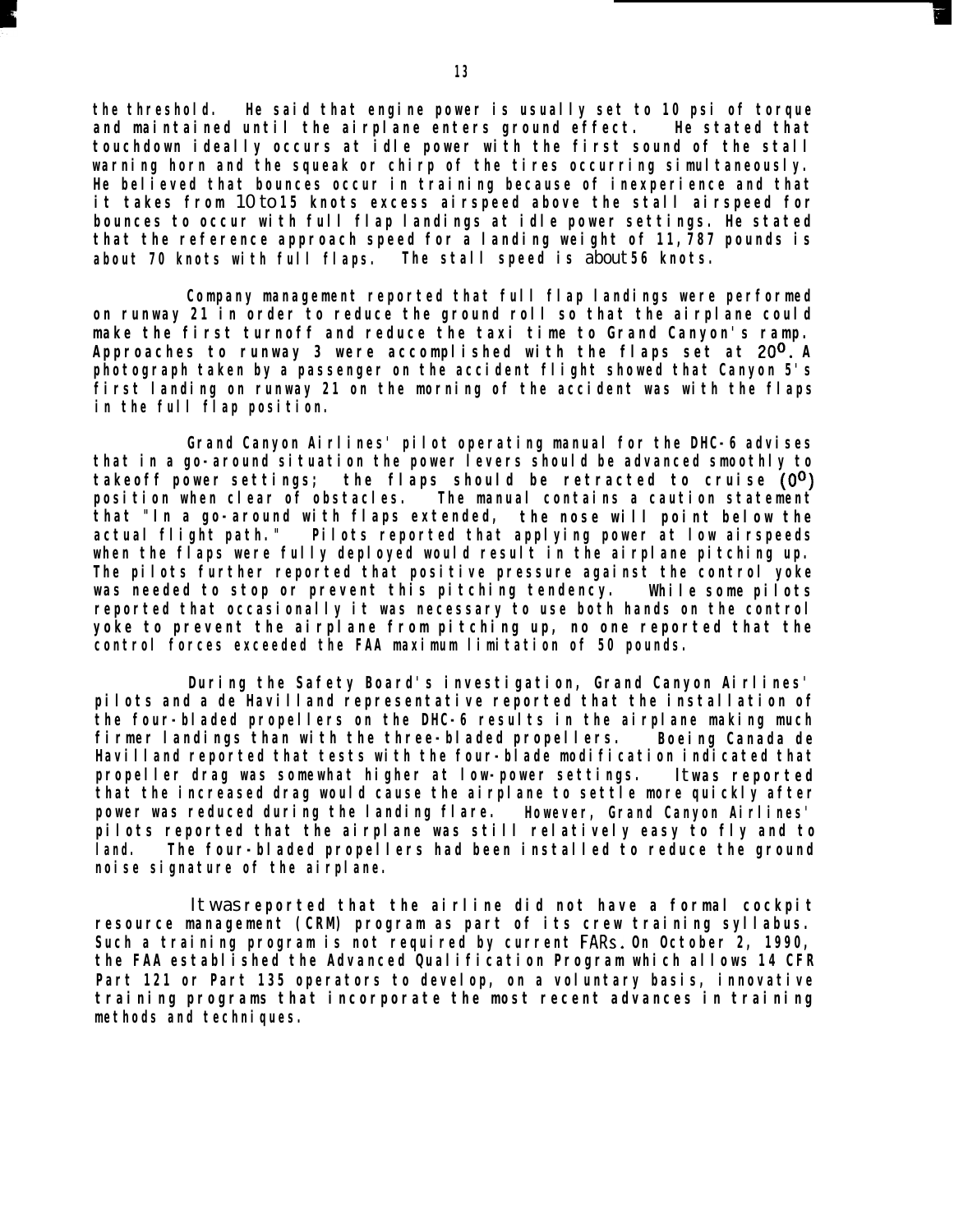*Since the accident, Grand Canyon Airlines has contracted with Scenic Airlines' Training Department for initial ground and cockpit simulator training, as well as initial flight qualification, for all flight crew candidates. All candidates are required to pass a 5-hour flight training program upon completion of ground and simulator training. Upon successful completion of this training, candidates undergo company-specific training prior to being employed. The airline has reemphasized a captain's flight duties and responsibilities in all crew training and has placed specific emphasis on the crew decisionmaking process and the timing of decisions. This training includes some elements of a CRM program. Additionally, the airline has discontinued the use of full flap landings other than in special circumstances and during training. The airline has maintained the procedure of placing the condition lever in the high idle thrust position at touchdown.*

#### *1.17.2 Aircraft Rescue and Fire Fighting*

*Control tower personnel stated that as Canyon 5 passed the tower they realized by the attitude of the airplane that the flight was in trouble and that an accident was likely to occur. Just before the final impact, control tower personnel activated the crash alarm/siren and telephoned* 911, *but the alarm and the call, near the end of the conversation, were interrupted by the loss of electrical power and telephone service.*

*The investigation revealed that when Canyon 5 severed one of the pole-suspended cables of a three-phase electrical supply, electrical power and telephone service to the airport were cut off. Four airport maintenance personnel, who were also assigned ARFF duties, were to respond to the accident with two ARFF vehicles, but they remained unaware of the crash until about 0957 when the emergency electrical generator was manually started and electrical power and telephone service were restored. The control tower was equipped with a battery-powered VHF radio. However, neither the acting airport manager nor the airport's maintenance personnel had personal radios and therefore they could not be notified of the accident by the control tower until electrical power was restored.*

*When electrical power was lost, the acting airport manager, who was aware of the power loss but was unaware of the accident, unlocked two outer doors and one inner padlocked door to manually start the emergency generator. When the generator was started, he contacted the tower by telephone and was informed of the accident; he departed for the scene of the accident in his airport vehicle, preceded by Crash 1, about 0959. Maintenance personnel, who heard the siren/alarm after electrical power was restored, contacted the tower from the ARFF trucks and were advised of the accident and its location. They obtained clearance to enter the taxiway and encountered no difficulties en route to the accident scene.*

*On scene, one of the responders extinguished a small brush fire caused by the downed power line, and the other went immediately to the airplane on foot. He assisted survivors until units from the Forest Service, the National Park Service and the National Park Lodges arrived about* 1001. *The National Park Service took charge of the rescue operations. Although two of the four maintenance workers were emergency medical technicians (EMT's),*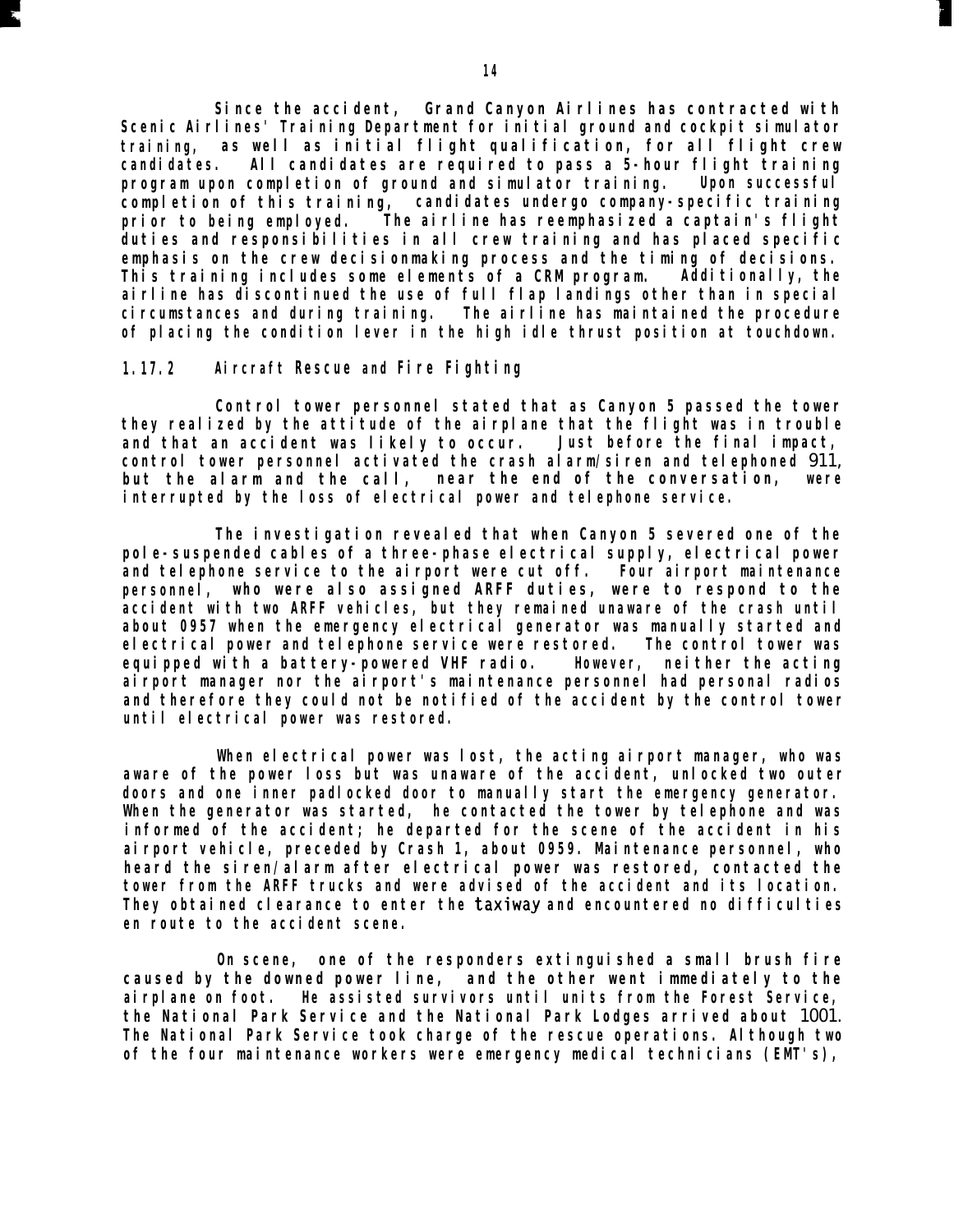*they could render only limited assistance to the survivors because their trucks carried only the FAA-required minimum emergency medical equipment. After arriving on scene, one of the responders had to return to the airport's ARFF garage to retrieve backboards that had been inadvertently left behind. The autopsies of the pilots and passengers found that the injuries were so extensive that the delay in the notification of AAFF personnel and the lack of additional medical equipment would not have prevented any of the fatalities.*

*The airport maintenance workers did not disconnect the airplane's battery when they arrived at the scene because they had not received the aircraft familiarization training required by 14 CFR* 139.319 *and did not know where the battery was located. Only two of the four workers had received any fire fighting training. In addition, the investigation found no records showing that any of the maintenance workers had received the minimum required ARFF training.*

*The airport emergency plan, coordinated with the local agencies in July* 1985, *contained no written agreements with the agencies that would provide medical, fire fighting, and law enforcement assistance during airport emergencies. No records were found to show that a full-scale emergency plan exercise had been held in the 3 years preceding the accident or that annual reviews of the plan and a table-top exercise of the plan had been conducted as required by 14 CFR* 139.325. *The last FAA inspection of the airport was conducted on February 9 and* 10, 1989, *and only minor discrepancies were found.*

*The airport manager stated that although no mutual aid agreements were in effect with the local participating agencies at the time of the accident, the airport was covered under the Coconino County Emergency Operations Plan.*

*The airport manager stated further that the airport staff had experienced a transition of personnel during the previous year. Only the airport manager and one of the ARFF responders had been on the airport staff for a period of* 1 *year or more. The other responders had been employed for* 10 *months or less. The former ARFF/EMT training coordinator had resigned his position 3 weeks prior to the accident. ARFF personnel had received the 20-hour Recruit* I *fire fighting training, which included live structural fire training, at the Arizona State Fire Academy. The same personnel were state-certificated EMTs and had completed a 120-hour approved course of instruction and had passed the state certification examinations.*

*The other two responders had been employed by the airport for less than 6 weeks and had reportedly received basic training, consisting of airport familiarization, ARFF equipment operation, communications, protective equipment use, and ARFF response procedures. However, a search of Grand Canyon's AAFF training records did not find records to support all of the reported training required by 14 CFR Part* 139.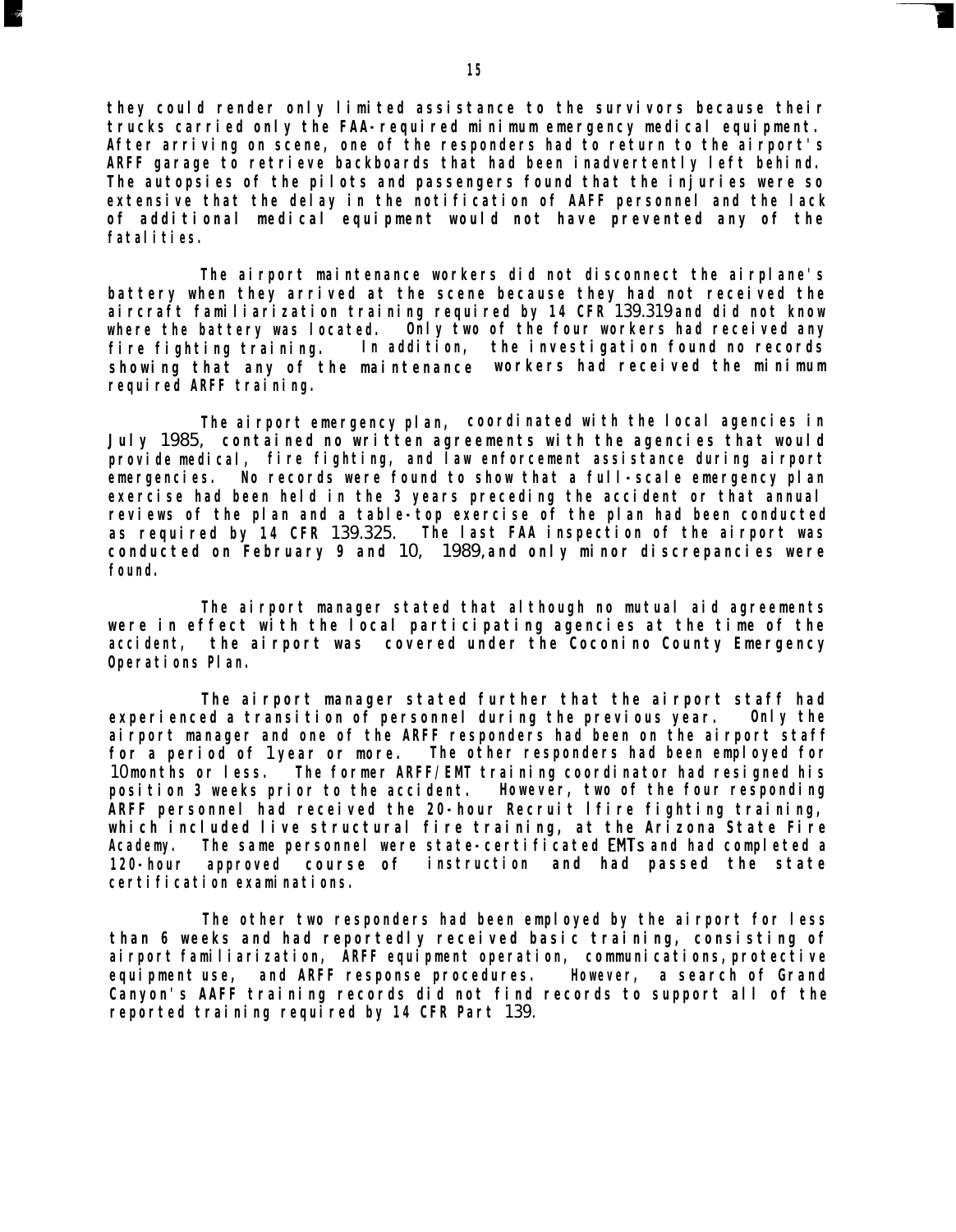In *the early stages of the investigation, the Safety Board concluded that if the standby electrical generator had been equipped with an automatic start feature, electrical power would have been available almost immediately after disruption of the main power source, and the alarm siren would have been heard much sooner. Also, the investigation found that numerous improvements to airport communications were needed. For example, battery-operated, hand-held radios or cellular telephones would have permitted voice communications between the control tower and key airport employees. Additionally, a one-call telephone notification system could also have improved airport communications. Such a system would enable control tower personnel or the airport manager to notify, with one call, each other, as well as the* 911 *emergency dispatcher, and the senior airport ARFF representative.*

*The FAA requirements for initial and recurrent training of ARFF personnel are diverse and extensive, thereby necessitating an adequate recordkeeping system to ensure that such personnel complete the training. To better comply with ARFF training requirements, an ARFF training officer should have been designated responsible for ensuring that all training was conducted within the required period of time. Also, this officer should ensure that cross training is provided between ARFF personnel and mutual aid agencies.*

*Finally, the airport emergency plan should have specified who was to be the on-scene commander during the response to an aircraft accident. Following the crash of Canyon 5, National Park Service personnel arrived on scene, relieved the airport ARFF personnel, and took command. Although this arrangement was adequate for this accident, it may not be appropriate in other situations, such as an accident and fire involving a de Havilland Dash 8 airplane that currently operates from the Grand Canyon Airport and carries up to 43 people or the proposed operation of a Boeing 737, which would carry more than 120 passengers.*

*The Safety Board's investigation could not determine why the most recent FAA airport inspections did not disclose the probems with the airport ARFF program that were discovered after the accident.*

*As a result of its investigation the Safety Board issued Safety Recommendations A-90-1 and A-90-2 to the FAA and A-90-3 through A-90-6 to the Arizona Department of Transportation on January 17,* 1990. *These recommendations and the most recent replies are as follows:*

*To the FAA--*

*A-90-1*

*Conduct an airport certification inspection with a special team of inspectors at the Grand Canyon National Park Airport for compliance with 14 CFR* 139 *and order corrective actions where noncompliance is found.*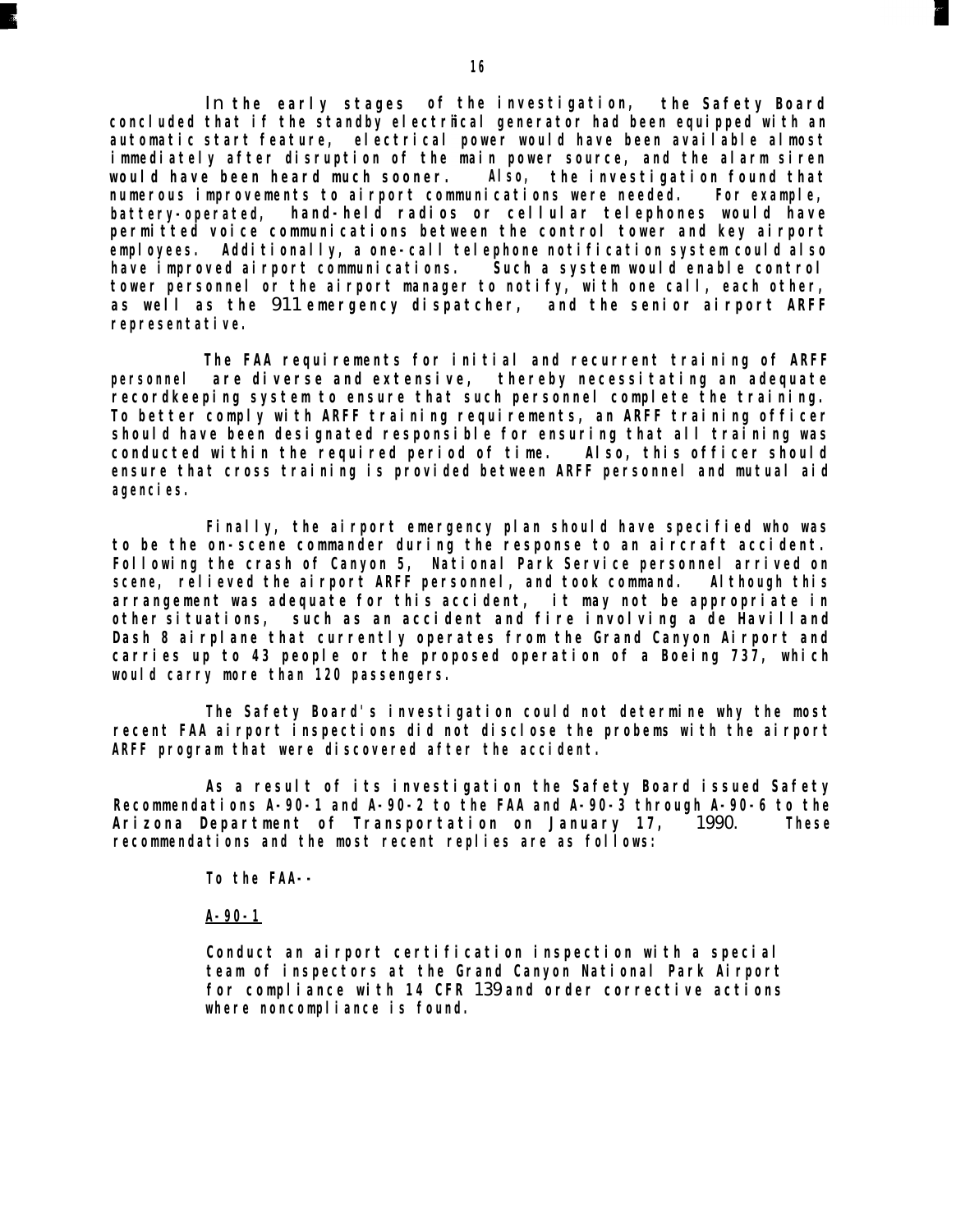#### *A-90-2*

*Develop and promulgate measures to improve management oversight and supervision of airport safety inspectors to ensure that airport certification inspections are performed in that will achieve full compliance by airport* operators with the requirements of 14 CFR 139.

*In its letter of August 6, 1990, the FAA stated that it had performed an airport certification inspection of Grand Canyon National Park Airport on May 2 through 4, 1990. At that time, the FAA inspection team found the airport to be in compliance with 14 CFR 139. Safety Recommendation A-90-1 has been classified as "Closed--Acceptable Action."*

*The FAA letter of August 6, 1990, cited four actions which have been taken to address FAA improvements to "management oversight and supervision of airport safety inspectors in response to safety recommendation A-90-2." The actions are (1) revisions to the Airport Certification Handbook (2) a l-year round of airport inspections by headquarters staff, (3) a l-year trend-monitoring system, and (4) an instruction to the Assistant Administrator for Aviation Safety to conduct periodic independent appraisals. Although the Safety Board found some benefit in the FAA actions, the response did not provide a permanent improvement to problems in the supervision and guidance of airport inspectors. Therefore, Safety Recommendation A-90-2 was classified as "Open--Unacceptable Response," pending further action by the FAA.*

*Additionally the Safety Board made the following recommendations to the Arizona Department of Transportation (ADOT) on January 17, 1990:*

*A-90-3*

*Install an auto-transfer start system on the emergency electrical generator for automatic start-up of the generator if commercial electrical power is lost.*

#### *A-90-4*

*Provide an alternate form of voice communication independent of commercial electrical power, and alternate telephone systems for the control tower and key airport employees.*

#### *A-90-5*

*Develop mutual aid agreements with off-airport fire fighting, law enforcement, and medical agencies and conduct airport familiarization tours for these agencies.*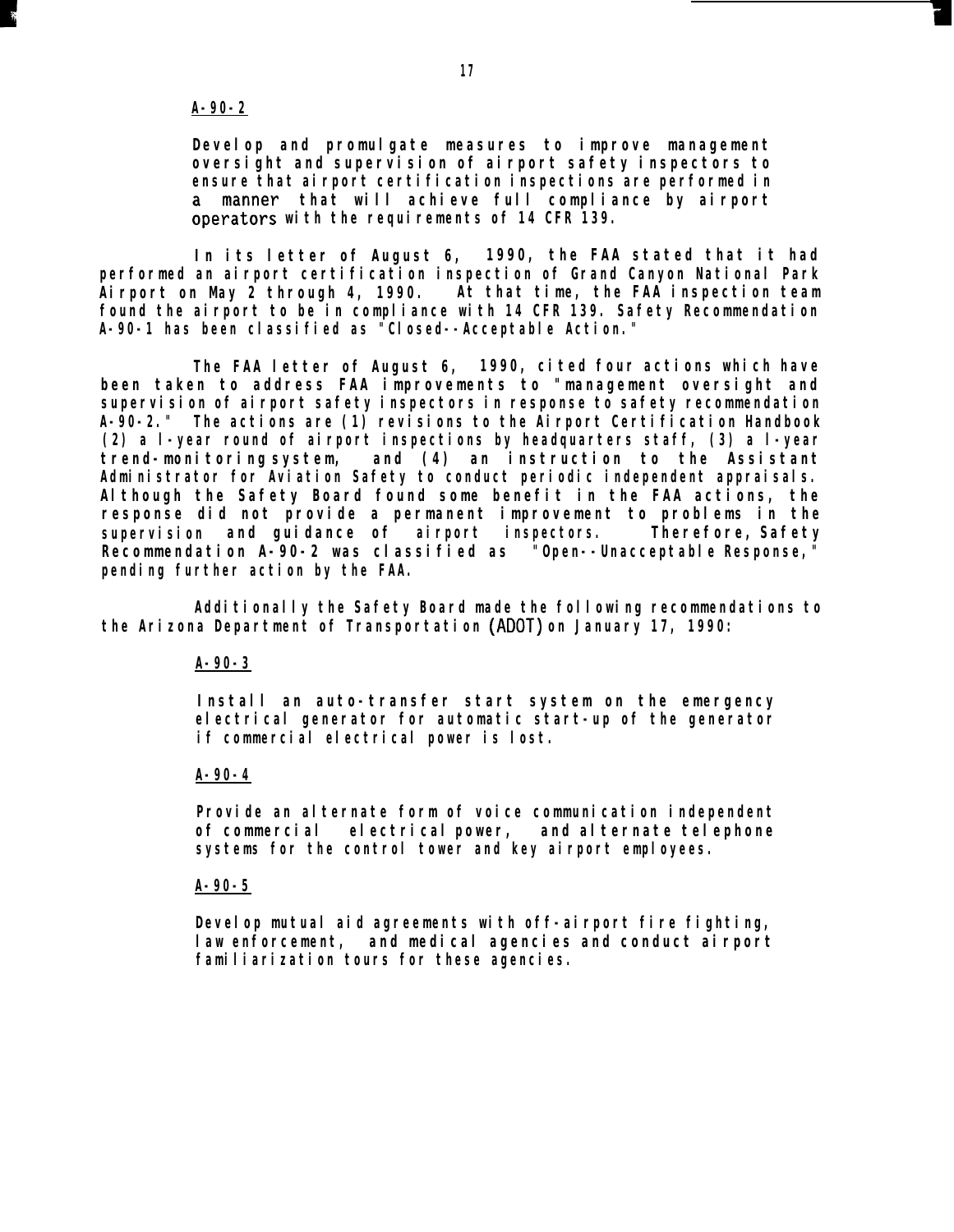#### *A-90-6*

*Qualify at least one airport aircraft rescue and fire fighting employee as training officer or trainer to be responsible for training other employees, maintaining appropriate records, and providing familiarization tours for mutual aid agencies.*

*In its letter of August 28, 1990, ADOT reported that an auto-transfer start system for the emergency electrical generator had been purchased and installed. Based upon this response Safety Recommendation A-90-3 was classified as "Closed-Acceptable Response." In its letter of March 26, 1990, ADOT stated that electrical power for communication between the airport base operations and the air traffic control tower had been converted to a 12-volt system with a trickle charger. Additionally, new communications equipment had been purchased that greatly enhances the airport staff's capability to contact each other and the tower even in the event of a complete commercial power outage. Safety Recommendation A-90-4 was classified as "Closed--Acceptable Action."*

*Regarding the airport's ARFF capability, the letter of August 28, 1990, stated that an the FAA-approved airport emergency plan would be amended to require immediate notification of the National Park Service Dispatch Telephone number* (911) *and that semi-annual table top exercises will take place. In its reply the Safety Board stated that this action, though positive, did not completely meet the intent of the recommendation in that the action taken by the ADOT did not develop a formal written mutual aid agreement or address conducting airport familiarization tours for agencies that might respond to an accident on the airport. The Safety Board's letter classified Safety Recommendation A-90-5 as "Open--Acceptable Response" pending further response.*

*Finally, the ADOT informed the Safety Board that an airport training officer had been designated who had completed a ARFF instructor's training course. Based upon this information, Safety Recommendation A-90-6 was classified as "Closed--Acceptable Action."*

#### *1.17.3 Seat Frame Modifications*

*The seats, windows, and cabin structure on Canyon 5 had been modified under STC SA1841NM, approved by the FAA on March* 11, 1983. In *accordance with the STC, the airplane's cabin windows were enlarged, the cabin structure was modified to accommodate the larger windows, and the passenger seat legs were shortened by about 4 inches. Also, the seat frames had been chromium (chrome) plated to enhance their appearance and reduce maintenance. The STC did not specify a finish for the seat frames. The plating was not performed by an FAA-approved repair station and the process was not supervised by an FAA-licensed repairman. The floor and sidewall seat tracks were as originally supplied by the manufacturer of the aircraft.*

*Inspection of the passenger seats in the accident airplane found instances of corrosion in the hollow-tube seat legs, multiple seat frame separations at welds, and cracks at repair welds located at the lower*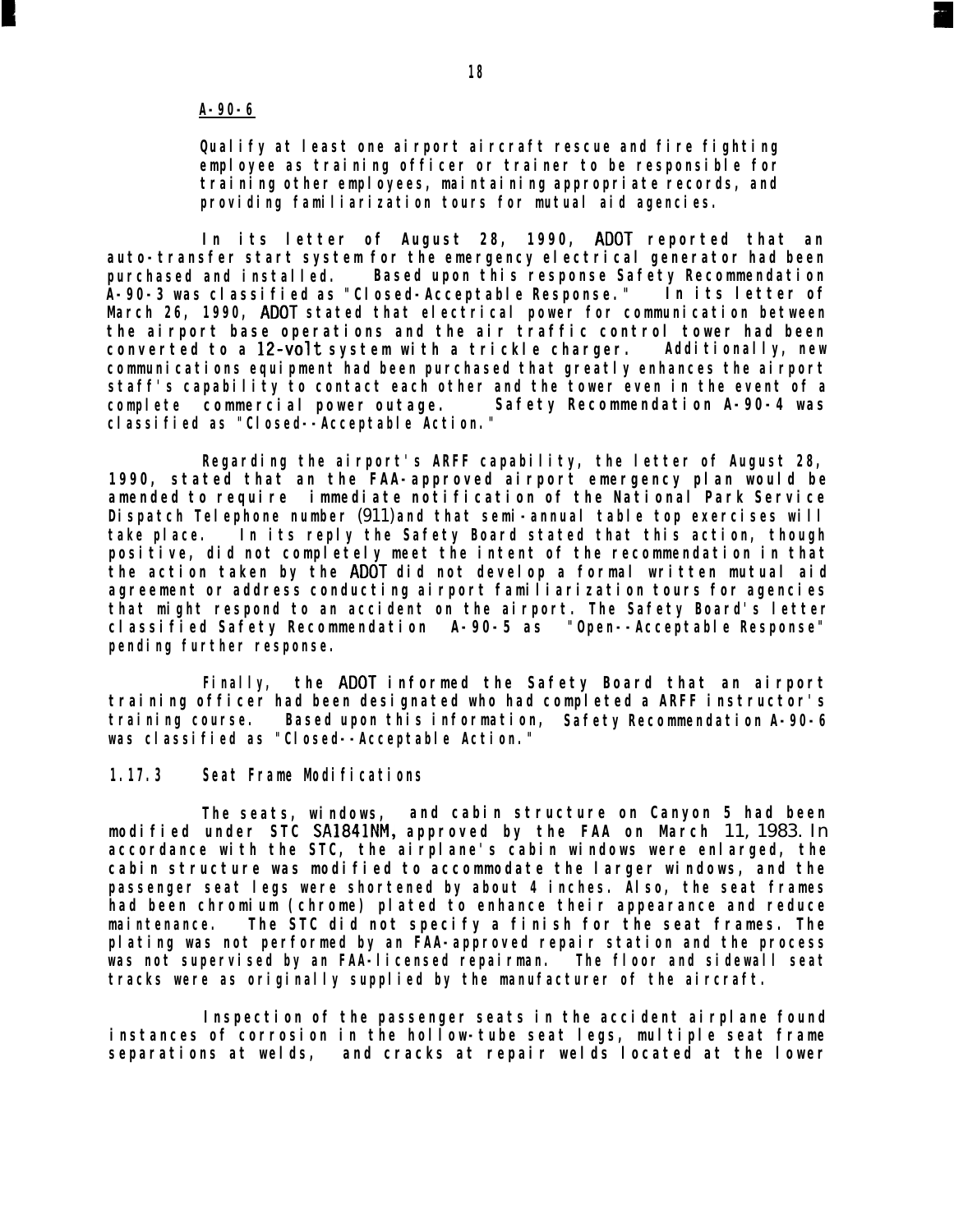*seatback support frames. The sidewall track was broken on each seat that had separated from the airframe. Examination of the seat leg mounting brackets and floor tracks indicated that the seats separated from their mounting tracks because the lateral impact loads exeeded the design specifications and FAA requirements. Corrosion of the seat legs or seat frames on the accident airplane had not progressed to a point to have significantly reduced their strength. The finding of corrosion caused the investigators to examine the seats of other Grand Canyon Airlines and Scenic Airlines airplanes that had been similarly modified.*

*The Safety Board's inspection of other modified seats found cases of moderate to severe corrosion in the seat legs of several airplanes, which could have become a serious passenger safety hazard in the event of a hard landing or accident. Several cases were found where the hollow-tube seat frames were so corroded that some frame tubes and seat legs had virtually no remaining wall thickness beneath the chrome plating. Seat frames that were not chrome plated had no corrosion. Metallurgical examination of some of the corroded seat frames ,and legs indicated that the internal corrosion was apparently related to the chrome plating process. The examination did not find conclusive evidence as to the cause of the accelerated corrosion. However, it is believed that the chemicals used to prepare the frames for plating were not flushed from inside the tubing. These chemicals had removed the mill-applied corrosion protective layer in the tubes and had accelerated the corrosion process.*

*In response to these findings both Grand Canyon Airlines and Scenic Airlines replaced all the chrome-plated seats in their fleets with new seats as quickly as they could be produced. The new seats are not chrome plated.*

*However, the Safety Board was concerned that the cracked seat frames, cracked welds, and serious corrosion were not detected until this accident occurred. The Safety Board believed that the airworthiness of passenger seats may not be the subject of adequate surveillance by FAA inspectors and that passenger seats may not be properly inspected. Therefore, to ensure that FAA air carrier principal maintenance inspectors were made aware of this problem and that greater emphasis would be placed on the inspection of passenger seats and seat mounting systems, the Safety Board issued Safety Recommendations A-90-37 through -39 to the FAA on March 19,* 1990:

#### *A-90-37*

*Instruct principal maintenance inspectors to direct air carrier, air taxi, and commercial operators to inspect passenger seats manufactured by Field Engineering West, Ltd., for cracked welds and to repair the seats as necessary.*

#### *A-90-38*

*Instruct principal maintenance inspectors to direct air carrier, air taxi, and commercial operators to inspect passenger seats that have been chromium plated subsequent to*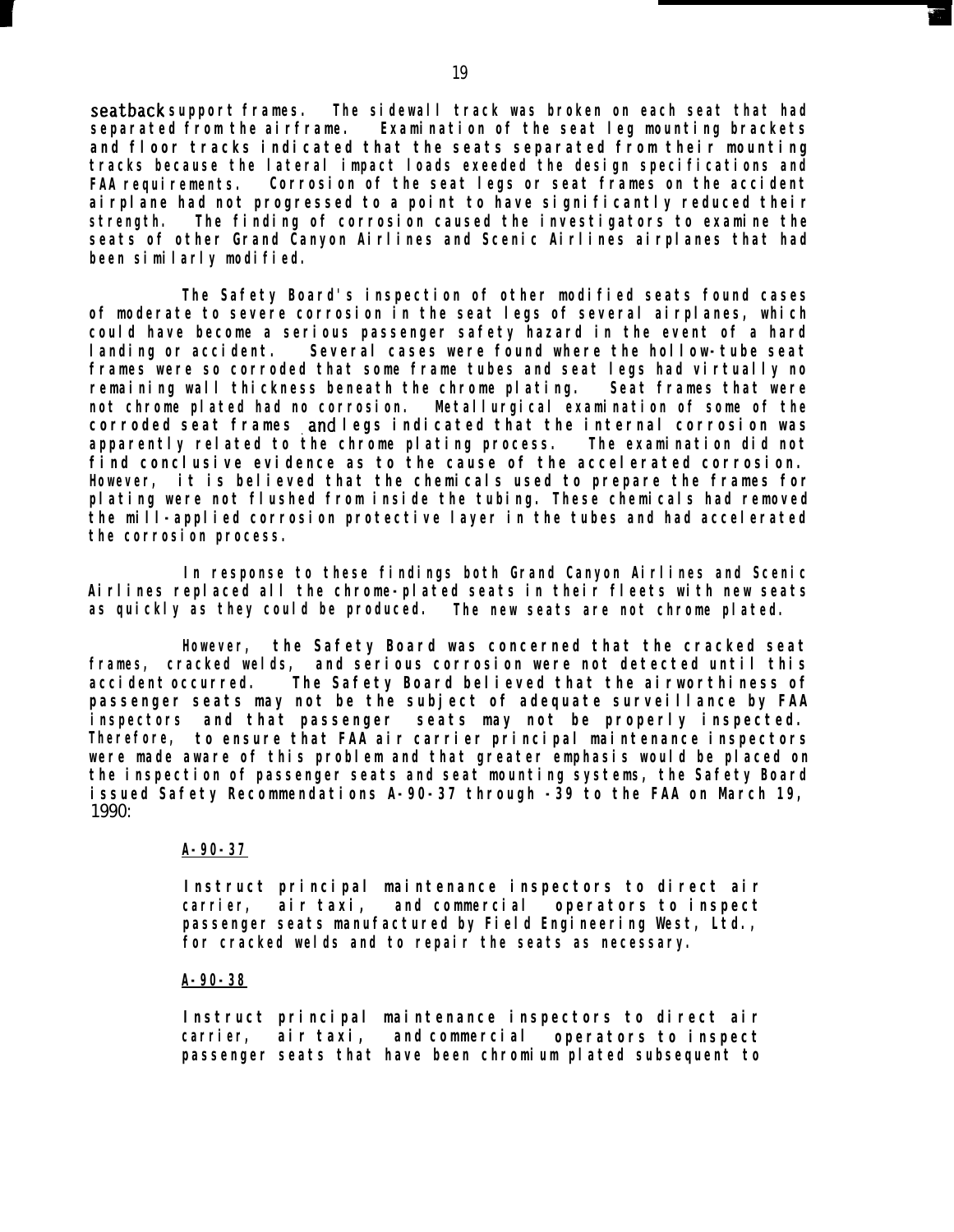*manufacture for corrosion and to repair or replace, as necessary, seats that are corroded.*

#### *A-90-39*

*Instruct principal maintenance inspectors to review the adequacy of passenger seat inspections conducted by air carrier, air taxi, and commercial operators to ensure that the inspections address cracks, corrosion and the adequacy of any repairs.*

*In its letter of August 5, 1990, the FAA stated that it had issued Action Notice 8300.67, "Passenger Seat Inspection for Cracks, Corrosion, and Inproper Repair." This action notice complied with the Safety Board's intent, therefore, Safety Recommendations A-90-037 through -039 have been classified as "Closed--Acceptable Action."*

#### *2. ANALYSIS*

#### *2.1 General*

*The investigation determined that the airplane had been maintained in accordance with applicable FAR and company operations specifications. There was no evidence of any preexisting airworthiness discrepancies or of any preimpact structural, flight control, electrical system, or engine failures that were causal to the accident.*

*The flightcrew was properly certificated and qualified in accordance with applicable FARs and company requirements. There was no evidence of adverse medical conditions that affected the flightcrew. Toxicological specimens indicated that neither the captain nor the first officer were under the influence of, or impaired by, drugs or alcohol at the time of the accident.*

#### *2.2 Weather*

*Statements by other Grand Canyon Airlines' pilots and pilots of other airlines indicated that there was no significant surface wind, gusts, or windshear at the time of the accident. The pilot of Canyon 3, which landed shortly before Canyon 5, stated that he experienced no turbulence during his approach. The captain of a flight that landed shortly after the accident stated that he had no difficulty with turbulence during the approach and landing to runway 21. Additionally, the crew of an airplane that was holding short of runway 21 reported that they felt no effects of any wind buffeting their airplane. The Safety Board concludes that these reports were consistent with the meteorological data pertinent at the time and location of the accident.*

*The Safety Board also concludes that there was no. evidence of any nearby "dust devils" at the time of the accident. Witnesses on the ground did not report strong or swirling winds or the observation of a dust devil.*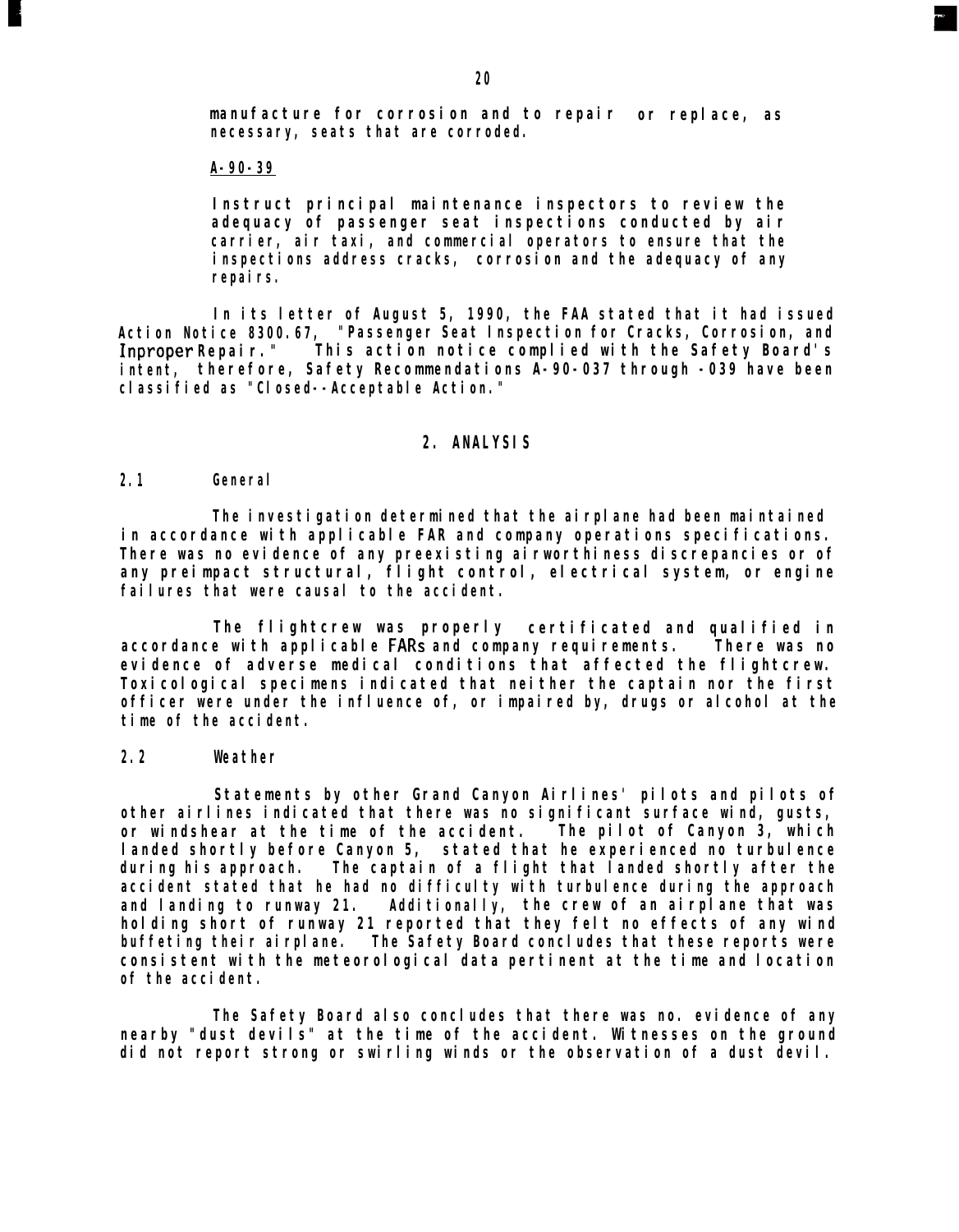*A dust cloud was observed at the location near Canyon 5 when it was at or near the edge of the runway. However, according to witnesses, the dust cloud was produced by the thrust of the propellers against the ground. In addition, the dust cloud did not exhibit any rotation and drifted to the right of runway 21 and quickly dissipated. Therefore, concludes that weather was not a factor in the accident. the Safety Board*

#### 2.3 *Airplane Operations and Fli ghtcrew Actions*

*The Safety Board examined various landing and recovery scenarios that could have resulted in the airplane floating during the approach, a bounced <sup>1</sup> anding, loss of lateral control, and a 156 to 206 foot cl'imb while the airp <sup>1</sup> ane was in a nose-high, left wing down attitude. The Safety Board believes that poor pilot technique, inadequate company approved procedures, and lack of crew coordination resulted in the sequence of events.*

*the airp <sup>1</sup> ane appeared to be under control and stabilized during its approach The pilots and controllers who witnessed the approach stated that and flare for landing. However, the airplane floated down the runway-at an altitude of* about *5 feet for about 1,000 feet. stated that with full flaps, such a long float is usually caused by excess The airline's chief pilot airspeed during the approach or engine power above flight idle. The excess power prevents a normal deceleration of the airplane while in ground effect. The Safety Board believes that either scenario is consistent with the details of this accident. When the airplane was leveled at 5 feet above the runway, it necessitated a secondary flare or other recovery techniques to obtain a successful landing at the end of the float.*

*With respect to the airplane bouncing in a wings-level attitude about* 1,000 *feet down the runway, the Safety Board could not determine with certainty if the airplane was fully stalled or if there was excess airspeed during the bounce. Certain facts, however, support the latter scenario. Passengers did not report hearing a stall-warning horn in the floating phase of the flight. After the bounce, the airplane flew another* 1,000 *feet before the wing tip touched the runway. stalled at the bounce, an additional* 1,000 *feet of flight would be unusual. If the airplane had been fully The airborne distance between the bounce and wing tip contact is more consistent with excessive airspeed at the bounce, followed by a decaying airspeed during the second landing attempt.*

*A bounce with excessive airspeed could develop if the power is reduced and the trim of the airplane is changed, resulting in a quick drop to the runway before pilot action is taken to prevent ground contact. If this were the case, the aircraft may have skipped off the main gear or, due to the full flap configuration and resulting-low pitch attitude with excess airspeed, it may have bounced off the nose gear.*

*Regardless of why the bounce developed, the airplane was airborne after the bounce and most likely transitioned to a near-stall condition. The events following the bounce are consistent with an attempted recovery to a landing. Although the Safety Board could not determine the cause of the loss of control when the right wing tip hit the ground, the data are consistent*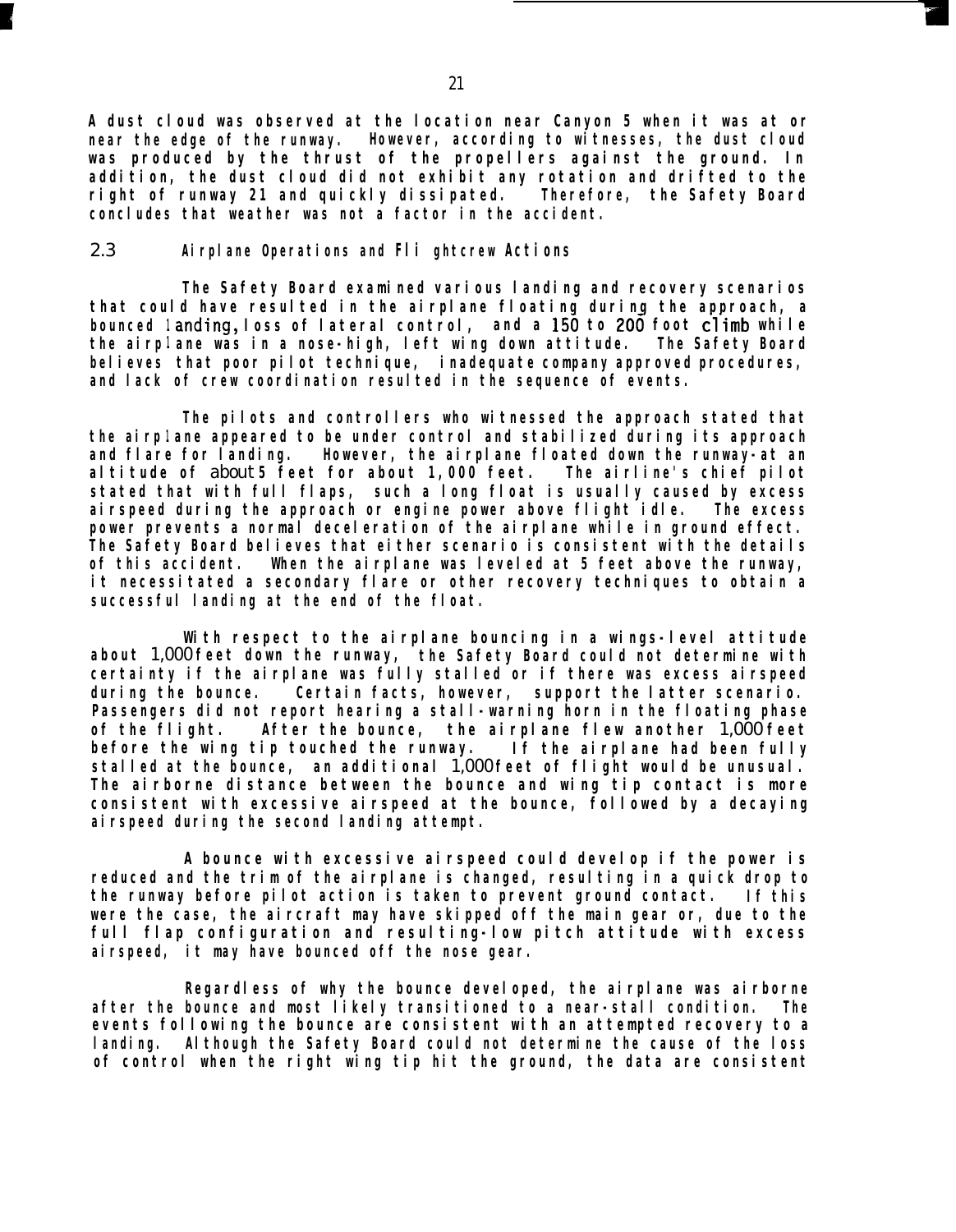*with a developing stall condition. Near-stall conditions could have developed by the time of the wing drop, limiting flight control effectiveness. The observations of the flightcrew from America West Flight 1080 that the airplane appeared "struggling with a crosswind" are consistent with a near-stall condition between the bounce and wing contact. A near-stall rather than a stall condition is more consistent with passengers not hearing the stall warning horn during this phase of flight. In addition, passenger statements indicated that the crew applied power after the wing drop. Thus, it is unlikely that the control problems associated with the wing drop were caused by an asymmetric power condition because this would have required the power to have been applied prior to the wing drop. The Safety Board concludes that, in the absence of adverse wind conditions, the roll excursions observed by the witness flightcrew were caused by the nearstall condition of Canyon 5. It is likely that the right wing tip struck the runway while aileron control effectiveness was reduced due to the near stall.*

*The wing touched down at about 10 seconds and 1,000 feet past the bounce, about 2,180 feet down the runway, and came off the runway about 90 feet later. At the stall speed of the airplane, the wing was in contact with the ground for less than 1 second. contact to the airplane becoming airborne required the airplane to be in contact with the ground for about 300 feet or 3 seconds.*

*The investigation found that the tire skid track made by the airplane initially curved slightly to the right, consistent with the right wing down attitude. Further, the right main wheel showed extensive scuffing on the outboard face of the tire. It is therefore believed that the skid mark was caused by the airplane being yawed nose left relative to its direction of travel consistent with the scrape marks on the wing tip.*

*The position of the skid track, the wing tip scrape marks, and the geometry of the airplane were used to determine the roll and yaw angle while the airplane was on the ground. The marks on the runway indicate that the right wing tip aileron/flap hinge contacted the runway before the right wheel. Contact of the wheel and the hinge with the runway surface would have required a bank angle in excess of 19.7O. The scrape marks on the runway indicated that during the time the right wheel and hinge were simultaneously on the surface, the airplane's yaw angle was very small, consistent with the scrape marks on the flap/aileron hinge, which were 12O airplane nose left. Additionally, the marks indicate that the airplane maintained a direction of travel about 15O to the right of the runway heading, After 90 feet of wing contact, the wing was raised and the tire marks curved slightly to the left, lessening the excursion angle toward the edge of the runway.*

*The investigation sought to determine the factors that might have caused the pilots to lose control of the airplane during the go-around. During the dynamic situation while the airplane was right wing down and heading for the side of the runway, the pilot's reaction might have been to raise the nose and add power for an anticipated go-around, At airspeeds near stall, the downwash on the horizontal stabilizer tends to raise the nose of the airplane, requiring the control yoke to be pushed forward to maintain a normal pitch attitude for the same trim setting. If the pilot pulled back on*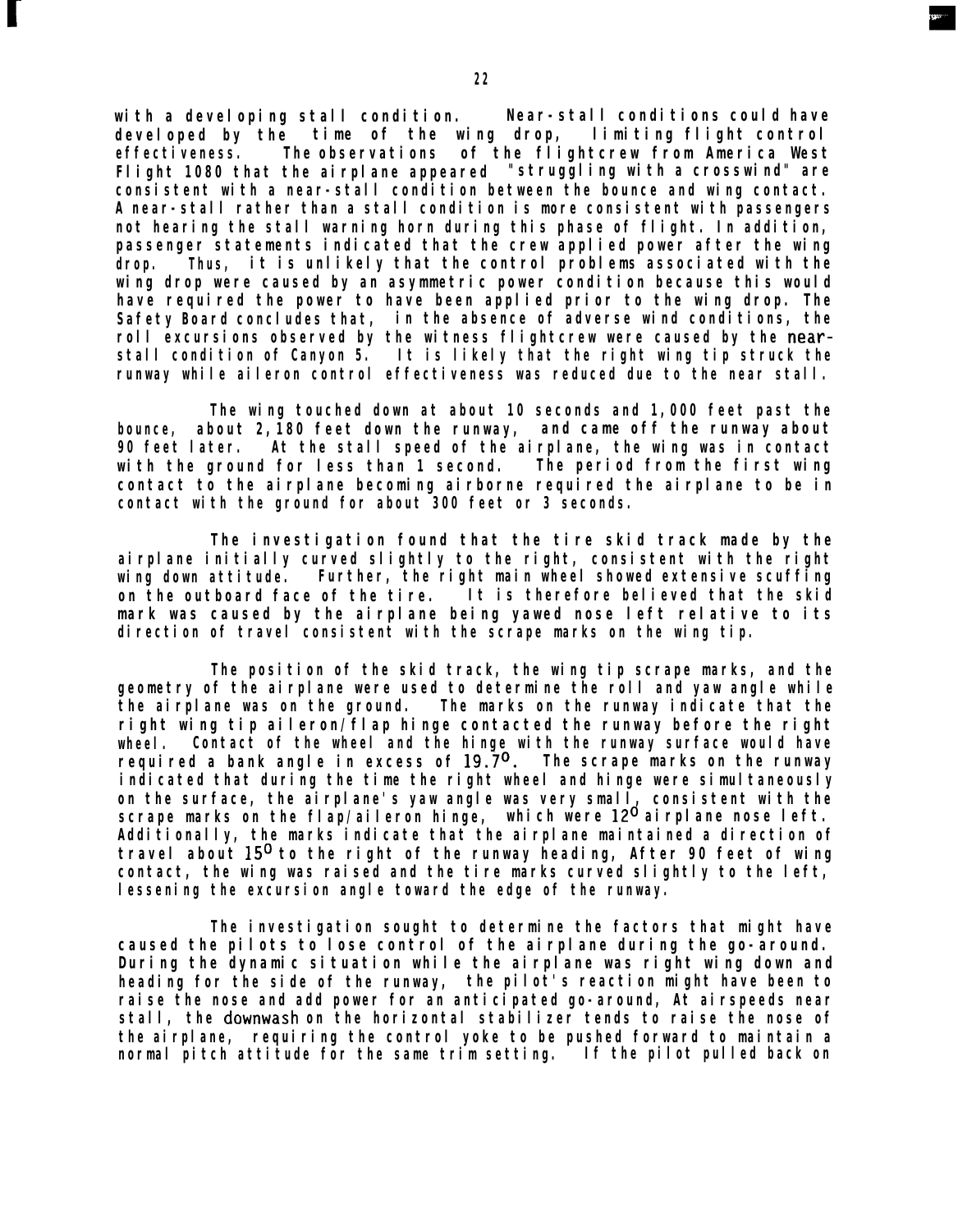*the control yoke while adding power, this could have resulted in the airplane lifting off in a nose-high, power-on stall or near-stall condition. In addition, the visual reference may have been misleading. According to the operations manual for the DHC-6, with 40° of flaps, the airplane's deck angle is below the flight path angle during a go-around. Therefore, an increase in pitch to a "typical" nose-up reference attitude while the flaps were at 40° would increase the possibility of aerodynamic stall and subsequent loss of lift.*

*The three scoring/paint transfer marks on the runway and the scraping marks on the rivets on the right wing tip indicate that the aileron/flap hinge had been crushed up into the wing during the wing tip strike. The investigation found that the displacement of the aileron/flap arm up into the wing tip affected the full and free movement of the aileron. When the right wing's outboard aileron/flap hinge arm was crushed into the wing tip and while the wing was in contact with the runway, down aileron travel would have been improbable. Because the control linkages were still intact, right wing up, aileron travel may have been possible after the wing was clear of the runway. The range of up or down aileron travel, relative to normal travel, could not be determined because of the postaccident condition of the aileron and aileron control system. The extent of aileron control loss and interference with control wheel movement could not be determined. The Safety Board considers it likely that the flightcrew experienced at least some degree of difficulty with aileron control during the attempted go-around. The Safety Board could find no evidence that rudder or elevator control were in any way hampered.*

*The Safety Board believes that during the period after the wing tip strike and the last liftoff in which the tower controllers and the pilots on the ground saw the airplane "tail walking" and moving to the left with the left wing down, the airplane was climbing primarily on the power of the engines, and the airplane wing was in a partially stalled condition. A fully stalled condition probably developed during the final seconds prior to and during the descent to impact. Despite the possibility that only limited or even no aileron roll control authority may have been available, the Safety Board could not determine why the flightcrew could not control the roll excursion with rudder input. In addition, the Safety Board could not determine why the flightcrew did not reduce the pitch of the airplane unless the left wing down roll angle was of primary concern in the final moments of flight as the airplane moved to the left toward the crash site.*

*The fact that the airplane was able to climb* about 150 to 200 *feet in a near-stalled condition indicates that full power was applied to the engines in an attempted go-around. Additionally, finding the flaps at 20° at the accident site indicates that the pilots either landed with the flaps at 20° or had reduced the flap setting from 40 to 20 at some time between the bounce on the runway and the final impact. Retracting the flaps to 20° during a go-around attempt is the standard procedure. Given that it was standard company practice to land on runway 21 with full flaps, most likely 40° flaps were used for the approach and the flaps were raised to 20° during the go-around attempt. Additionally, while it could not be determined when the flap handle was selected to 20 O, the Safety Board believes that there was*

**k**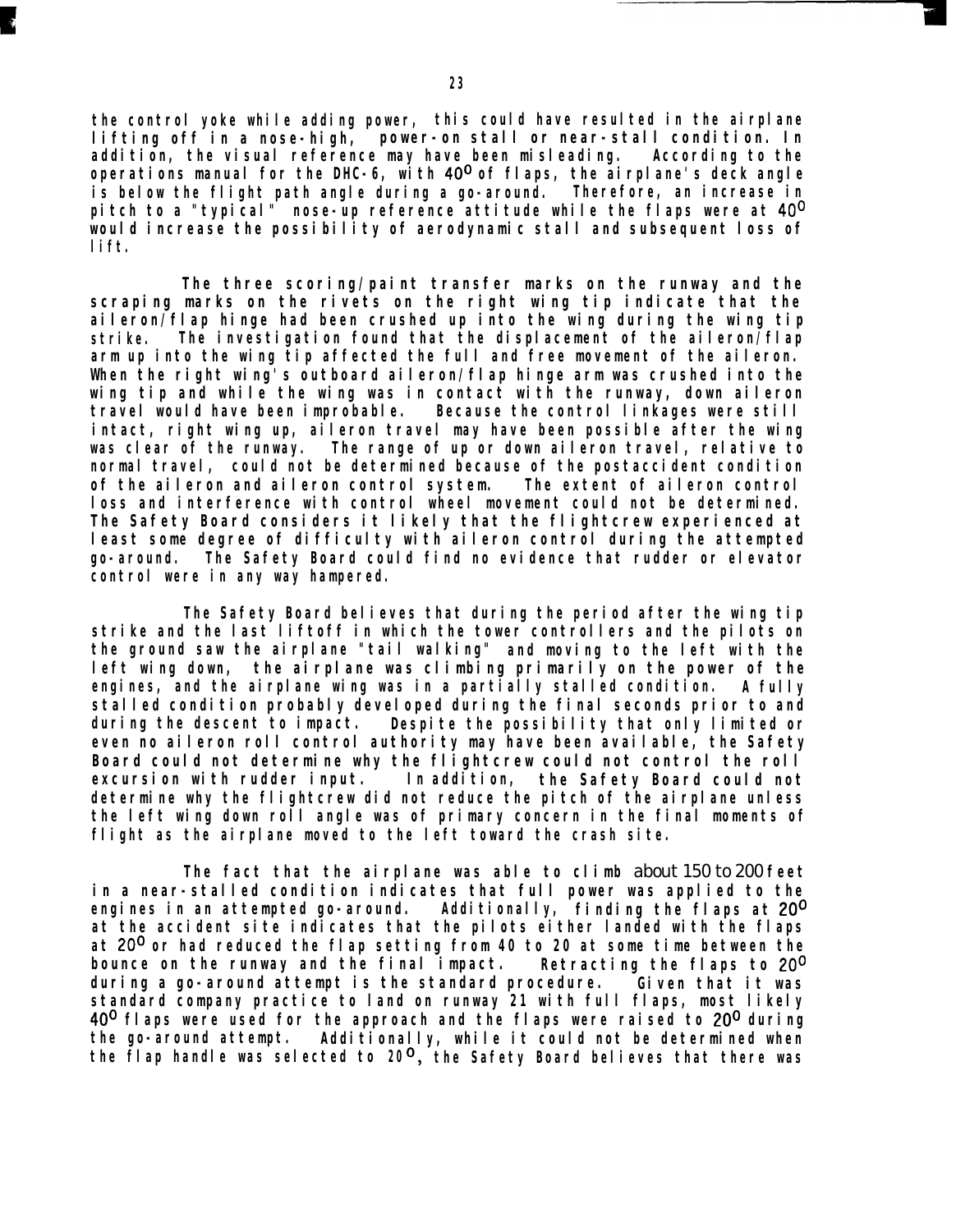*sufficient time between the airplane leaving the runway and impact for the flaps to have been retracted from 40° to 20°.*

*Without the benefit of a CVR, the investigation could not examine the flightcrew's actions before the bounce or while attempting to recover from the bounced landing. Statements by survivors indicate that the captain took control of the airplane about the time of the second touchdown, that power was added after the wing tip struck, and that yelling took place in the cockpit during the accident sequence. However, it could not be determined exactly when the captain took control of the airplane, or the nature of the communication between the pilots.*

*It is known that although the captain took control of the airplane, he did not prevent the airplane from landing on the right wing tip and the outside of the right tire. His corrective actions were either too late or improper because control of the airplane was lost at ground contact.*

*In one possible sequence of flightcrew actions, the first officer may have began to lose lateral control after the bounced landing while he attempted to recover from the bounce and reland the airplane. The crew communications overheard by the survivors may have been the captain urging the first officer to recover the airplane, or may have been comments addressed by either pilot to the airplane.*

*In another possible sequence, poor crew coordination may have contributed to the captain's unsuccessful intervention and recovery. The statements by survivors about crewmembers' yelling may indicate that the pilots were confused about whether they should initiate a go-around or stay on the ground and attempt to regain control of the airplane on the runway. This confusion could have been present after the first bounce when the first officer was having difficulty relanding the airplane, or after the second touchdown and wing tip strike.*

*Under this scenario, it is possible that one crewmember may have initiated a go-around, while the other's initial reaction could have been to stay on the ground. Such confusion, if it was present, could have prompted the crew to react improperly after initial touchdown when immediate and coordinated action might have resulted in a successful go-around or landing. The Safety Board notes that this type of confusion can only be minimized by close teamwork and adherence to detailed operational procedures.*

*The Safety Board is concerned that Grand Canyon Airlines' procedure of not moving the condition levers to the maximum RPM position until touchdown may have added to the crew's workload and confusion during the For the captain to take command of the airplane, he would have had to push up the condition levers and then grasp the power levers. This additional action could have delayed the captain's acquisition of control from the first officer. Additionally, because the first officer was grasping the power levers during the approach, both crewmembers could have had their hands on the power levers simultaneously or the captain could have put his hand over the top of the first officer's hand. In the latter situation, the first officer's hand could have been trapped momentarily by*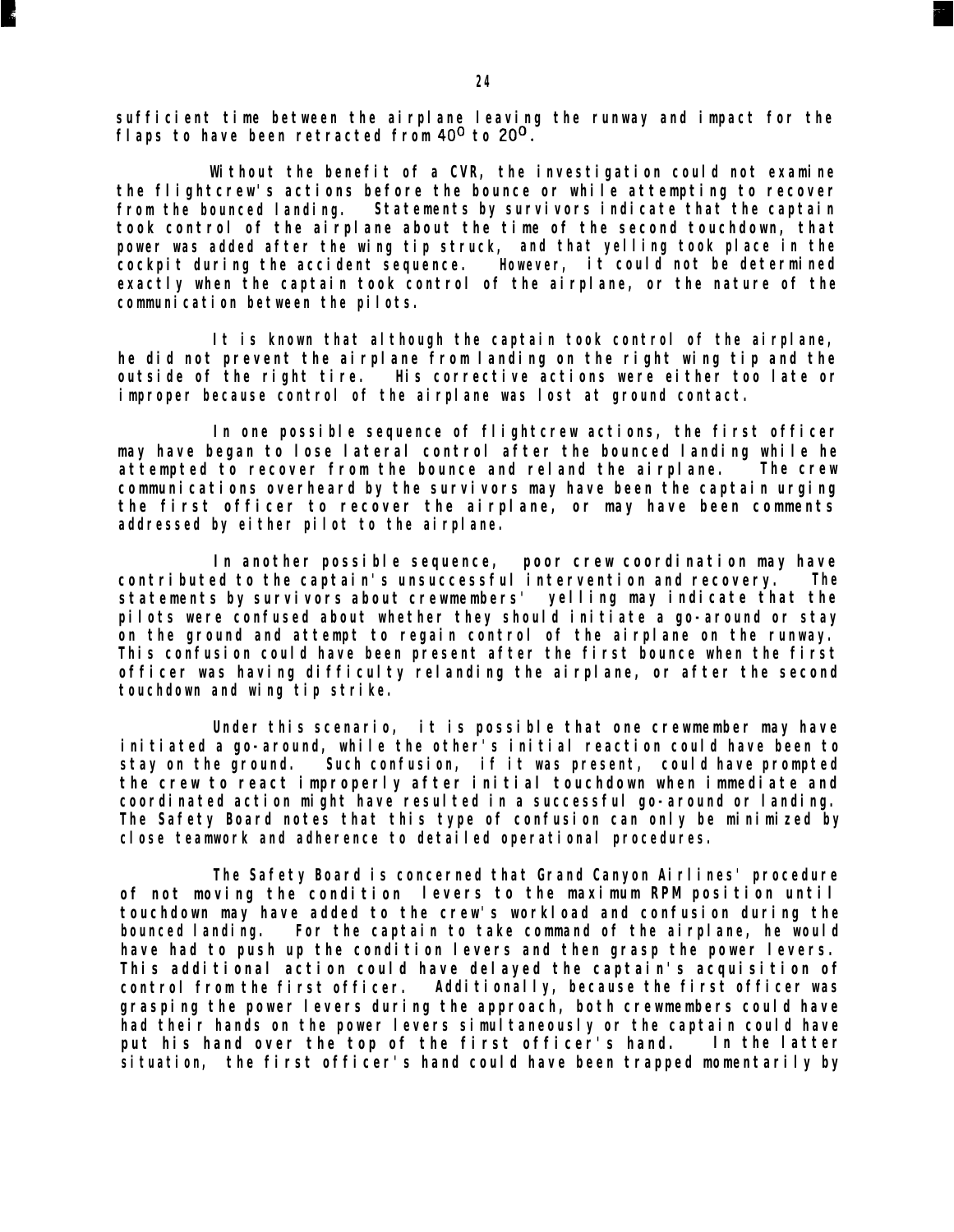*the captain. Such a situation could have delayed the first officer's ability to reach the flap lever and reset the flaps.*

*In summary, the Safety Board concludes that the flightcrew used poor piloting techniques while trying to land the airplane. The captain's supervision of the first officer was inadequate, and his intervention during the attempted landing was untimely or improper. To an unknown extent, confusion and resulting poor crew coordination may have complicated the captain's attempt to intervene and recover the airplane.*

*The Safety Board has previously cited poor crew coordination as a factor in airline accidents and has recommended that CRM training be given to pilots to develop the necessary teamwork and procedures to prevent breakdowns in pilot actions similar to those that caused this accident. Most recently,* as a result of the investigation of Aloha Islandair flight 1712,<sup>2</sup> the Safety *Board recommended to the FAA that scheduled 14 CFR 135 operators develop and use CRM programs in their training by a specified date. The accident involving Canyon 5 further supports the need for CRM training. In addition, it demonstrates the need for specific training for captains in the supervision of first officers, in decisionmaking regarding intervention when first officers are flying, and in the proper timing and execution of intervention.*

*Additionally the Safety Board concludes that the procedures used by Grand Canyon Airlines of landing with full flaps and not setting the condition levers to maximum RPM position until touchdown may have complicated the pilots' workload. The Safety Board believes that the FAA should determine whether the procedures used are compatible with the crew coordination training for emergency or unusual situations and whether the go-around maneuver from stall or near stall airspeeds can be easily initiated and implemented under the existing conditions, such as at high density altitudes and high gross weights while at maximum flap settings.*

#### 3. CONCLUSIONS

#### *3.1 Findings*

- 1. *The airplane was certificated, equipped, and maintained in accordance with Federal regulations and approved procedures.*
- *2. There was no preexisting damage to the airplane, its systems, or powerplants before the landing attempt that contributed to the accident.*
- *3. The flightcrew was properly certificated and qualified for their duties.*

*<sup>2</sup> Aloha IslandAir, Inc., flight 1712 , de Havilland DHC-6-300, near Halawa Point , Molokai, Hawaii, October 28, 1989 . NTSB IAAR-90/05.*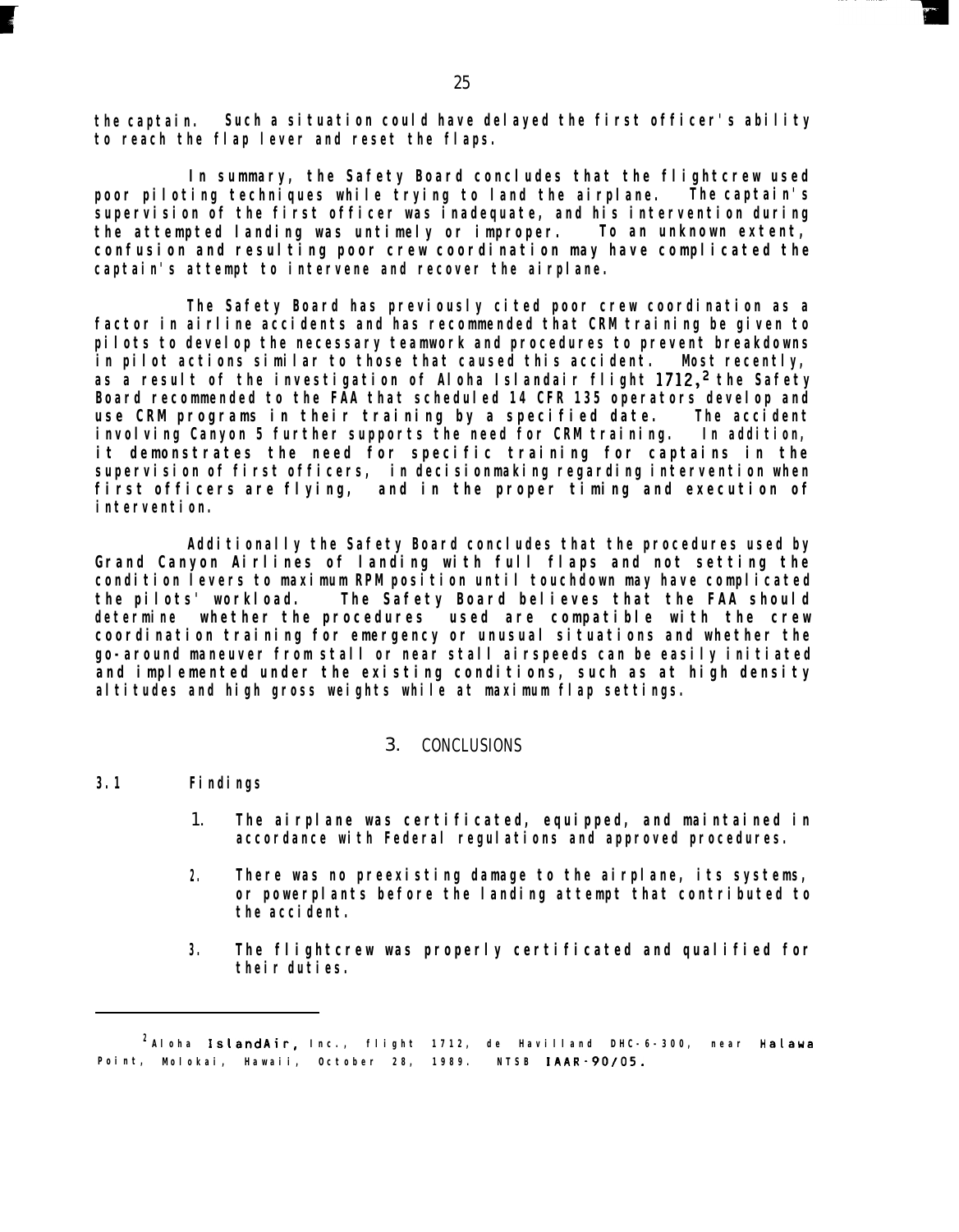- 4. *Weather was not a factor in the accident.*
- 5. *Company procedures were to use full flaps (40°) when landing on runway 21. The flaps were found set to 20° at the accident site, probably because the pilots retracted the flaps during the go- around attempt, which is the standard procedure.*
- 6. *The airplane traveled down the runway about 5 feet in the air for about 1,000 feet before it bounced on landing.*
- 7. *Following the bounced landing the airplane traveled about 1,000 feet in the air, then touched down on the right wing tip and the outside portion of the right main tire and skidded towards the right side of the runway.*
- 8. *The impact of the right wing tip with the runway crushed the aileron/flap hinge up into the wing, which may have limited the amount of aileron movement available for recovery.*
- 9. *The damage to the aileron may have reduced the lateral control effectiveness during the attempted go-around. However, the elevator and rudder controls were not affected. Therefore, the use of available flight controls and good pilot techniques could have prevented the accident.*
- 10. *Following the bounced landing, full power was applied to the engines and an attempted go-around initiated.*
- 11. *Grand Canyon Airlines practice of not placing the condition levers to the takeoff position until touchdown and permitting flightcrews to cross arms to reach the power levers and the condition levers when the first officer is flying the airplane may have caused some confusion and loss of reaction time during a critical phase of flight.*
- *12. Using 40° flaps settings for landing increased the crew workload during an attempted go-around.*
- 13. *The flight crew lost control of the airplane during the bounced landing and was not able to regain control of the airplane during the attempted go-around maneuver.*
- 14. *The lateral loads placed on the passenger seats during the impact sequence were in excess of the FAA design requirements.*
- *15. Corrosion of the internal walls of the hollow tube seat frames was caused by residue of the chrome plating process. The corrosion of the seat frames did not contribute to the severity of the passenger injuries.*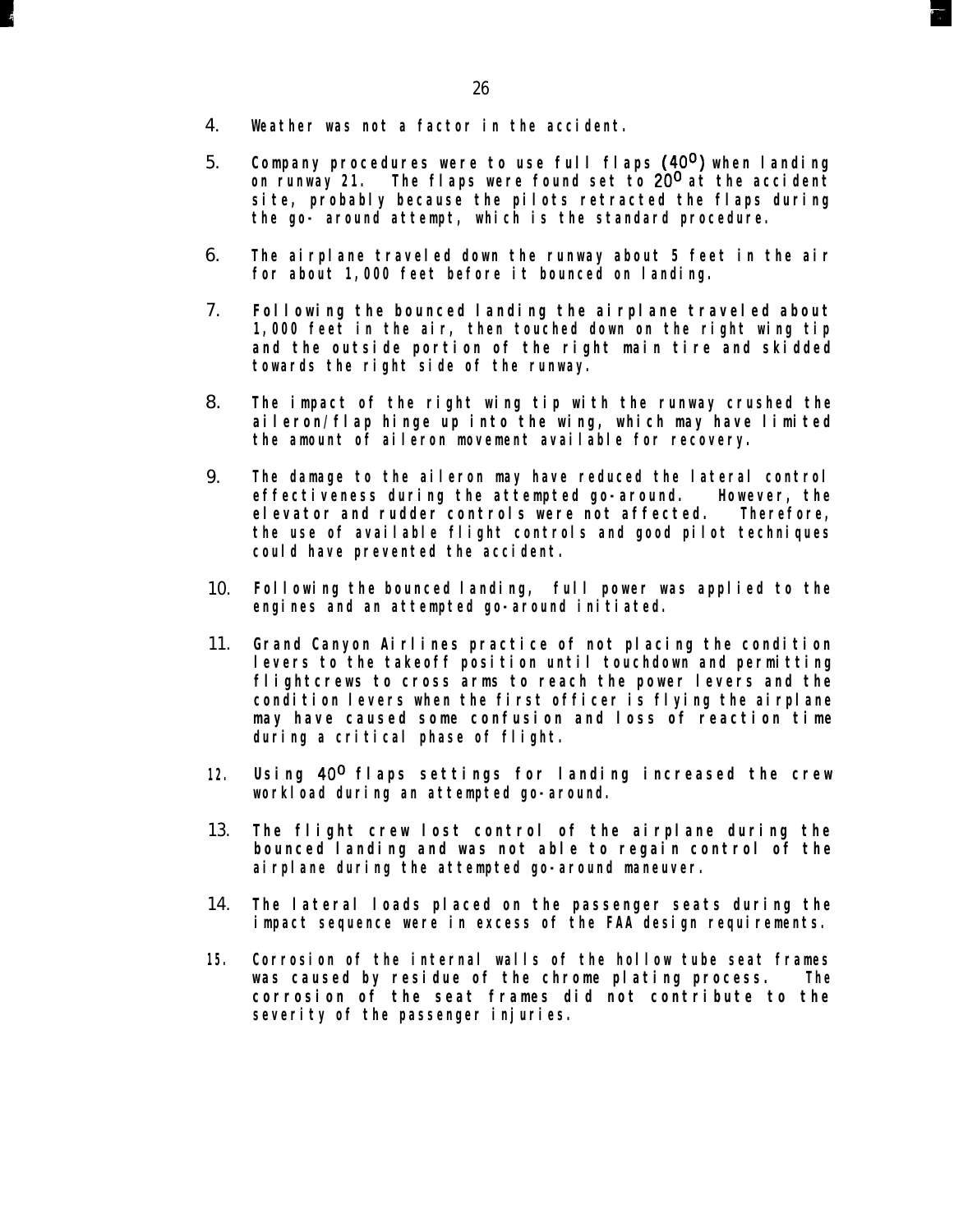- *16. The emergency response was delayed because of the loss of electrical power and telephone service and because the emergency generator needed to be manually started. The delay in the emergency response did not contribute to the number of fatalities.*
- *17. The airport did not comply with FAA requirements for ARFF training, recency of a full-scale emergency drill, and mutual aid agreements.*

*3.2 Probable Cause*

*The National Transportation Safety Board determines that the probable cause of the accident was improper pilot techniques and crew coordination during the landing attempt, bounce, and attempted go-around.*

#### *4. RECOMMENDATIONS*

*As a result of its investigation of this accident, the National Transportation Safety Board made the following recommendations to the FAA:*

> *Determine whether airline procedures* 1) *requiring the pilots to coordinate and set the condition levers to maximum RPM position after touchdown and/or 2) allowing the airplane to operate with full flaps while at high gross weights and high density altitudes, are consistent with a safely initiated and implemented go-around maneuver in a DHC-6-300 from a stall or near-stall condition. (Class* II, *Priority Action)* (A-91-11)

> *Require that captain upgrade and recurrent training programs include training on techniques for proper supervision of first officers and intervention to correct flying errors during critical phases of flight. (Class* II, *Priority Action)* (A-91-12)

*On January 17,* 1990 *the following Safety Recommendations were issued to the Federal Aviation Administration and the Arizona Department of Transportation.*

*--to the Federal Aviation Administration:*

*A-90-* 1

*Conduct an airport certification inspection with a special team of inspectors at the Grand Canyon National Park Airport for compliance with 14 CFR 139 and order corrective actions where noncompliance is found.*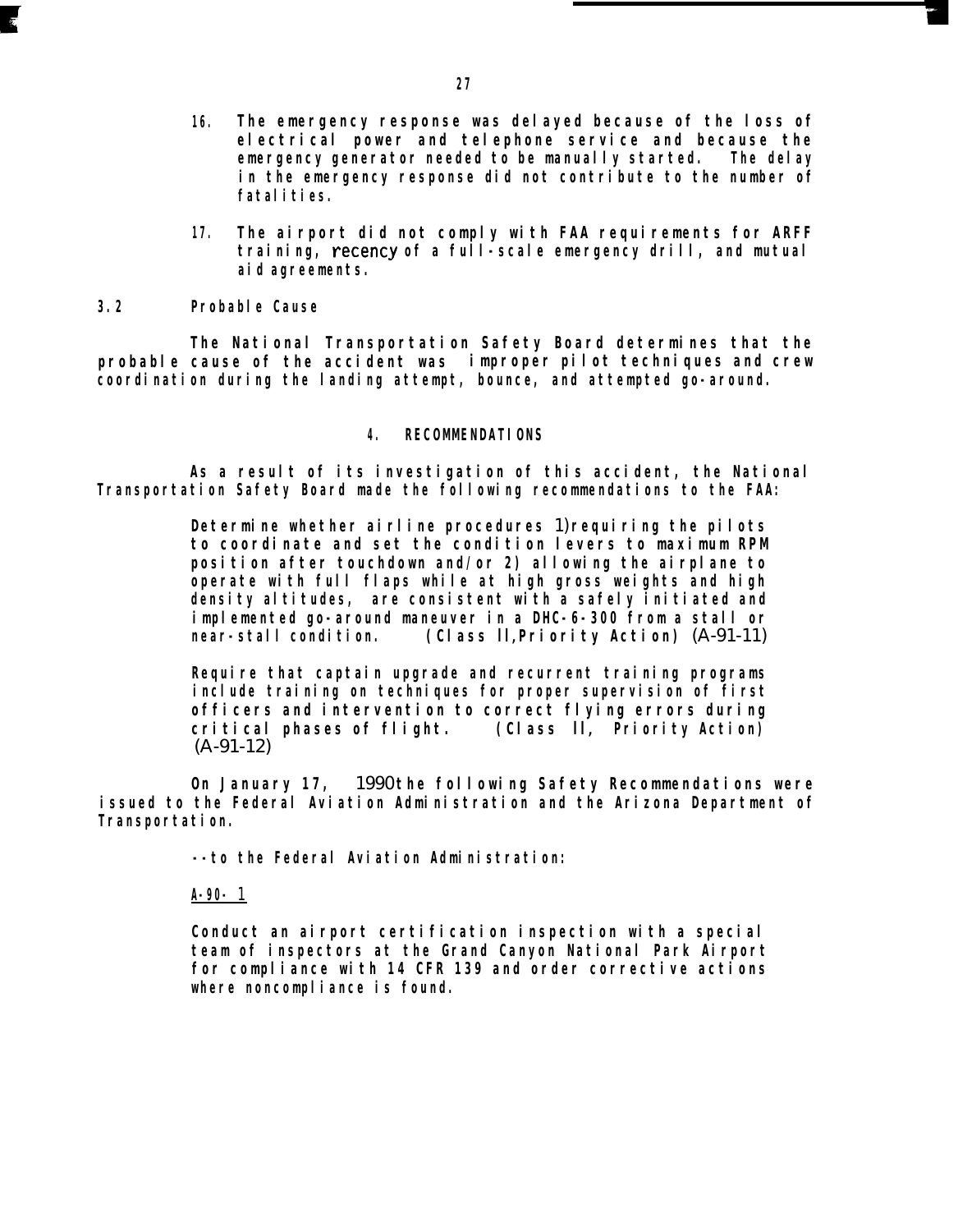#### *A-90-2*

*Develop and promulgate measures to improve management oversight and supervision of airport safety inspectors to ensure that airport certification inspections are performed in that will achieve full compliance by airport* operators with the requirements of 14 CFR 139.

*--to the Arizona Department of Transportation:*

#### *A-90-3*

*Install an auto-transfer start system on the emergency electrical generator for automatic start-up of the generator if commercial electrical power is lost.*

#### *A-90-4*

*Provide an alternate form of voice communication independent of commercial electrical power, and alternate telephone systems for the control tower and key airport employees.*

#### *A-90-5*

*Develop mutual aid agreements with off-airport fire fighting, law enforcement, and medical agencies and conduct airport familiarization tours for these agencies.*

#### *A-90-6*

*Qualify at least one airport aircraft rescue and fire fighting employee as training officer or trainer to be responsible for training other employees, maintaining appropriate records, and providing familiarization tours for mutual aid agencies.*

*Additionally, the Safety Board issued Safety Recommendations A-90-37 through -39 to the FAA on March 19, 1990:*

#### *A-90-37*

*Instruct principal maintenance inspectors to direct air carrier, air taxi, and commercial operators to inspect passenger seats manufactured by Field Engineering West, Ltd., for cracked welds and to repair the seats as necessary.*

#### *A-90-38*

*Instruct principal maintenance inspectors to direct air carrier, air taxi, and commercial operators to inspect passenger seats that have been chromium plated subsequent to manufacture for corrosion and to repair or replace, as necessary, seats that are corroded.*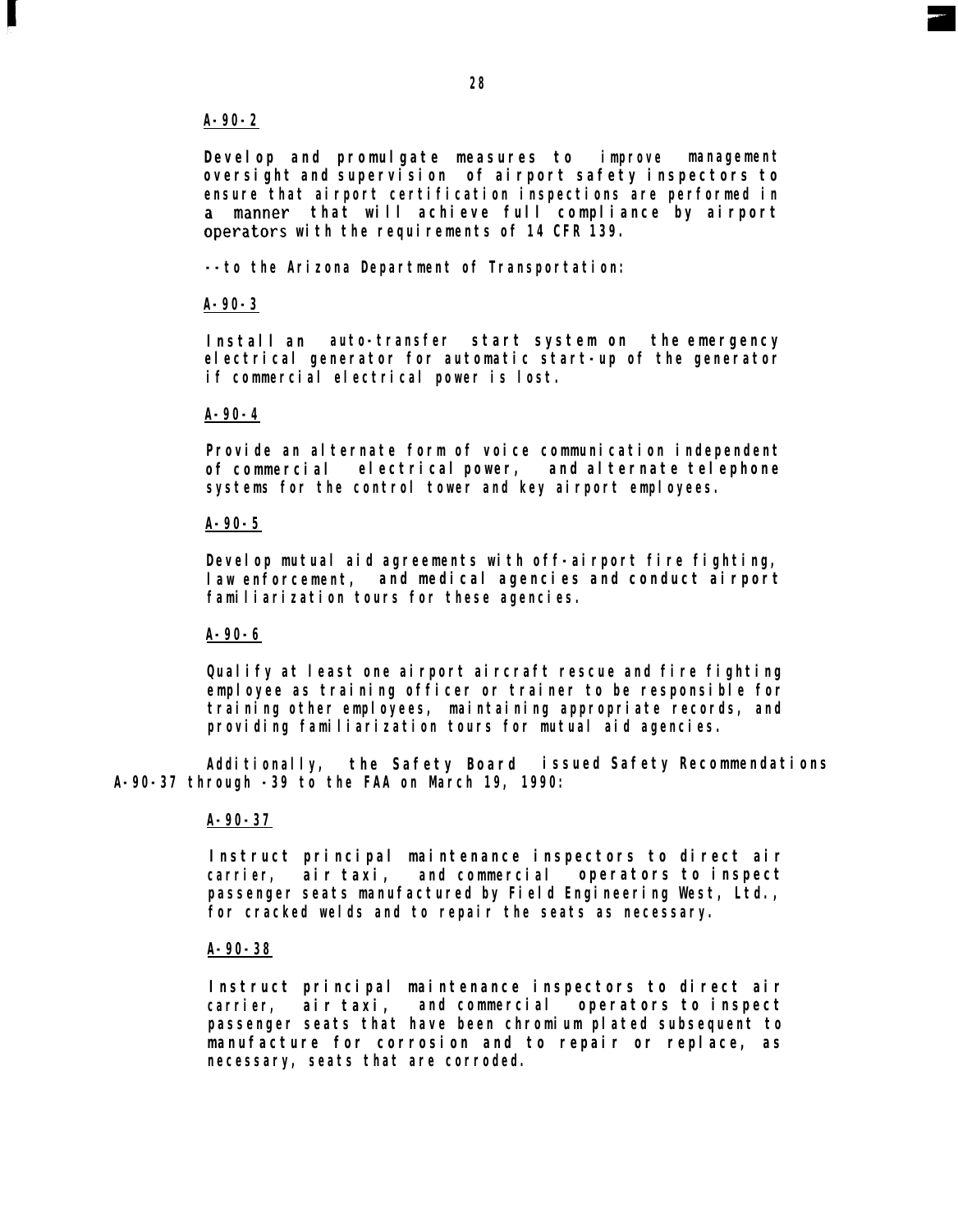#### *A-90-39*

*Instruct principal maintenance inspectors to review the adequacy of passenger seat inspections conducted by air carrier, air taxi, and commercial operators to ensure that the inspections address cracks, corrosion and the adequacy of any repairs.*

BY THE NATIONAL *TRANSPORTATION SAFETY BOARD*

- **/S/** *James L. Kolstad Chairman*
- **/sl** *Susan Couqhlin Vice Chairman*
- **/s/** Jim *Burnett Member*
- **Is/** John *K. Lauber Member*
- **/s/** *Christopher A. Hart Member*

*January 8,* 1991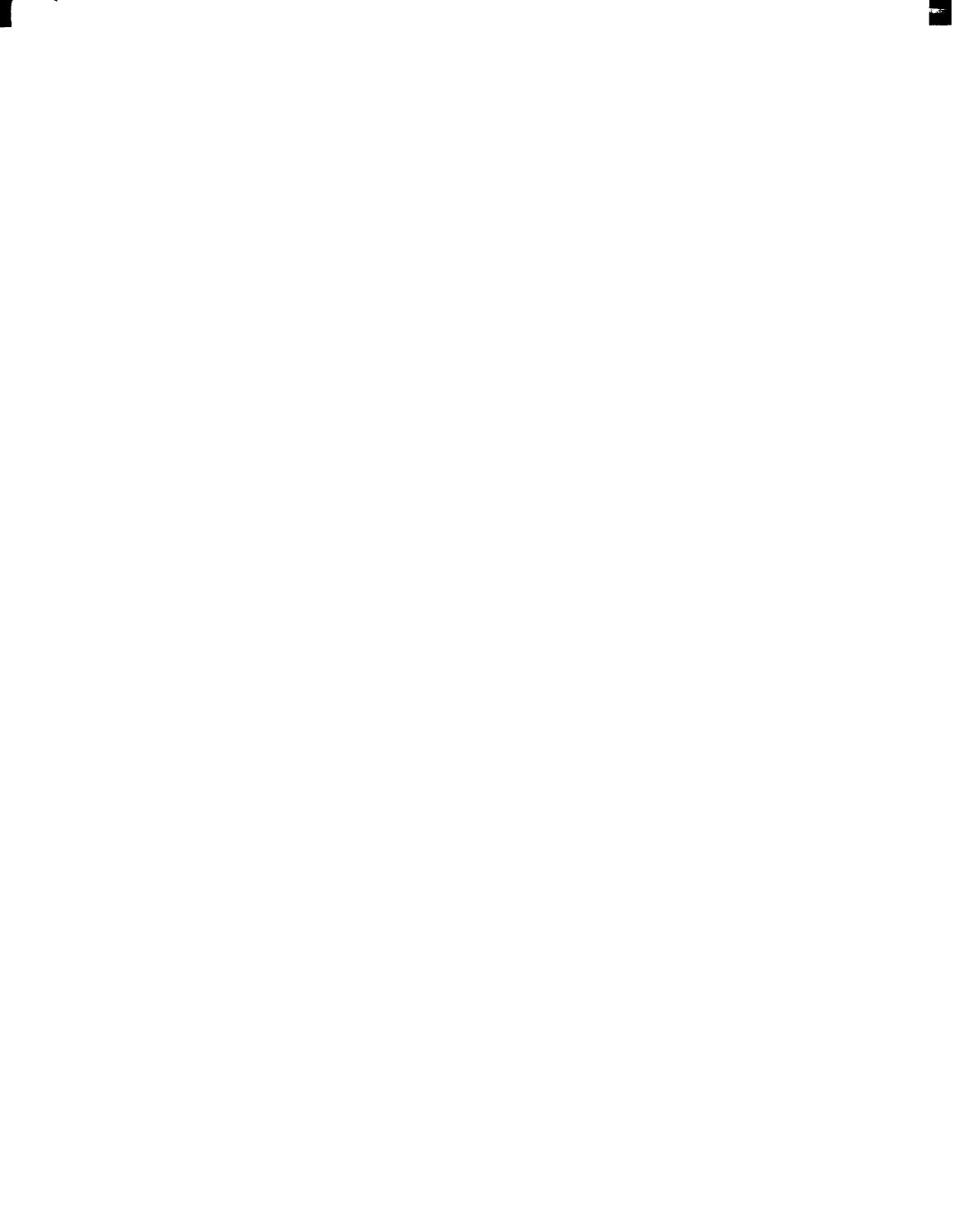#### *5. APPENDIXES*

#### *APPENDIX A*

#### *PERSONNEL INFORMATION*

*Captain William H. Welch*

**c**

*Captain Welch was born on February 21, 1942. He was hired by Grand Canyon Airlines on April 23, 1986. The captain held an airline transport pilot certificate, with ratings for airplane multiengine land and commercial privileges for airplane single engine land, issued on August 23, 1987. He also held a flight instructor certificate issued on September 11, 1988. His FAA first class medical certificate was issued on April 28, 1989 without any limitations.*

*At the time of the accident, he had accumulated approximately 4,120 total flying hours, of which 2,610 hours were in the DHC-6. His last proficiency check was completed on August 27, 1989. He was upgraded to captain on October 7, 1987, and designated a check airman of initial operating experience (IOE) and Grand Canyon route checks on June 3, 1988. On May 9, 1989, he was authorized to conduct initial and recurrent testing and competency checks, instrument proficiency checks, line checks,* IOE, *and route checks.*

*On the day of the accident, the captain had accumulated approximately 1.5 hours of flight time, and he had been on duty approximately 2.7 hours. He was off duty from September 21 through September 23,* 1989, *and averaged slightly over* 11 *hours of duty each day from September 24 through September 26,* 1989, *with approximately 4 hours flight time on his duty days.*

#### *First Officer Keith K. Crosson*

*First Officer Crosson was born on March 13,* 1946. *He was hired by Grand Canyon Airlines on June 12,* 1989. *The first officer held a commercial pilot certificate, with ratings for airplane single and multiengine land and instrument airplane, issued on February 21,* 1986. *He also held a flight instructor certificate issued November 8,* 1987. *His FAA second class medical certificate was issued on April 6,* 1989, *with the limitation, "Holder shall wear lenses that correct for distant vision and possess glasses that correct for near vision while exercising the privileges of this airmen certificate." He had previously obtained a waiver of demonstrated ability by special examination on August 28,* 1973. *His physical problem was, "defective vision 20/200 corrected to 20/20 bilaterally." The limitation was, "must wear glasses for distant vision while flying." The waiver, S/N 4OD97325, was for a second class medical certificate.*

*At the time of the accident, the first officer had accumulated approximately 1,309 total flying hours, of which about 339 hours were in the DHC-6. His last proficiency check was completed on June 12,* 1989.